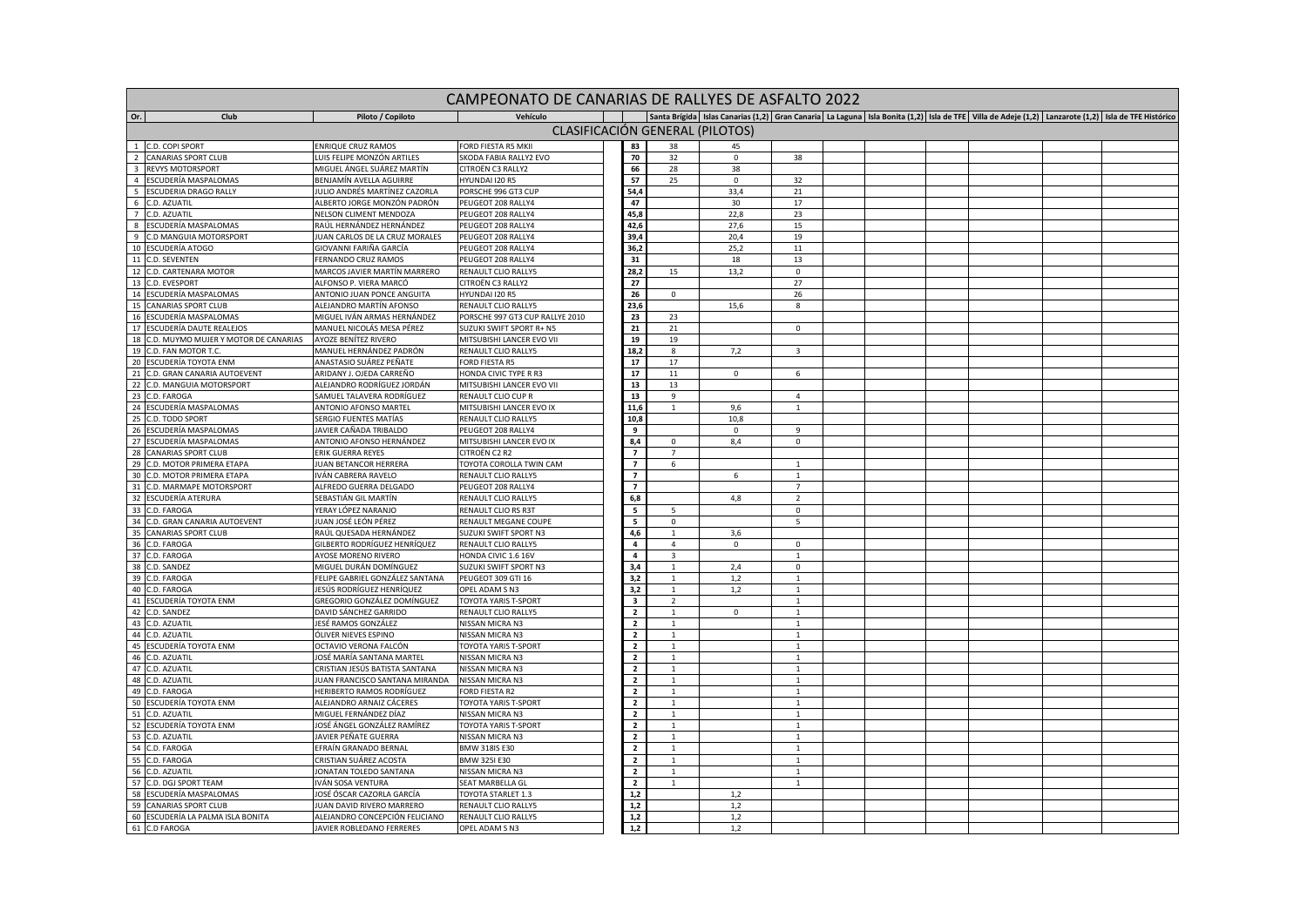| CAMPEONATO DE CANARIAS DE RALLYES DE ASFALTO 2022<br>Santa Brígida   Islas Canarias (1,2)   Gran Canaria   La Laguna   Isla Bonita (1,2)   Isla de TFE   Villa de Adeie (1,2)   Lanzarote (1,2)   Isla de TFE Histórico |                                                  |                                             |                               |                              |                         |                   |  |  |  |  |  |  |  |
|-------------------------------------------------------------------------------------------------------------------------------------------------------------------------------------------------------------------------|--------------------------------------------------|---------------------------------------------|-------------------------------|------------------------------|-------------------------|-------------------|--|--|--|--|--|--|--|
| Or.<br>Club                                                                                                                                                                                                             | Piloto / Copiloto                                |                                             |                               |                              |                         |                   |  |  |  |  |  |  |  |
| 62 C.D. FAROGA                                                                                                                                                                                                          | ANTONIO WENCESLAO CASTRO SUÁREZ OPEL ADAM S N3   |                                             | 1,2                           |                              | 1,2                     |                   |  |  |  |  |  |  |  |
| 63 C.D. FAROGA                                                                                                                                                                                                          | OMÁS GONZÁLEZ FALCÓN                             | MITSUBISHI LANCER                           | 1,2                           |                              | 1,2                     |                   |  |  |  |  |  |  |  |
| 64 C.D. FAROGA                                                                                                                                                                                                          | IORDAN FLEITAS RODRÍGUEZ                         | <b>RENAULT CLIO CUP R</b>                   | $\mathbf{1}$                  | $\overline{1}$               |                         | $^{\circ}$        |  |  |  |  |  |  |  |
| 65 C.D. FAN MOTOR T.C.                                                                                                                                                                                                  | VÍCTOR JOSÉ VALIDO CASTELLANO                    | TOYOTA YARIS GRMN N3                        | $\mathbf{1}$                  | $1\,$                        |                         | $\mathbf 0$       |  |  |  |  |  |  |  |
| 66 C.D. MARMAPE MOTOR SPORT                                                                                                                                                                                             | CRISTIAN DAVID MOLINA OLIVA                      | OPEL ADAM S N3                              | $\mathbf{1}$                  | $\mathbf{1}$                 |                         |                   |  |  |  |  |  |  |  |
| 67 C.D. TODO SPORT                                                                                                                                                                                                      | MANUEL ÁNGEL NARANJO SUÁREZ                      | PEUGEOT 208 RALLY4                          | $\mathbf{1}$                  | $\mathbf{1}$                 |                         |                   |  |  |  |  |  |  |  |
| 68 ESCUDERÍA TOYOTA ENM                                                                                                                                                                                                 | SAMUEL CASTELLANO DEL ROSARIO                    | <b>TOYOTA YARIS T-SPORT</b>                 | $\mathbf 1$                   | $\overline{1}$               |                         | $\mathbf 0$       |  |  |  |  |  |  |  |
| 69 C.D. FAROGA                                                                                                                                                                                                          | LUIS YERAY MÉNDEZ SANTANA                        | OPEL ADAM S N3                              | $\mathbf 1$                   | $\mathbf{1}$                 |                         |                   |  |  |  |  |  |  |  |
| 70 C.D. DGJ SPORT TEAM                                                                                                                                                                                                  | REINALDO JAVIER MONZÓN DÉNIZ                     | SEAT IBIZA 1.8 20V T                        | $\overline{1}$                | $\overline{1}$               |                         |                   |  |  |  |  |  |  |  |
| 71 ESCUDERÍA MASPALOMAS<br>72 ESCUDERÍA DAUTE REALEJOS                                                                                                                                                                  | SERGIO VEGA VEGA<br><b>OSEP REAL VERANO</b>      | <b>BMW M3 E36</b><br>NISSAN MICRA 160SR     | $\mathbf{1}$<br>$\mathbf 1$   | $\mathbf{1}$<br>$\mathbf{1}$ |                         |                   |  |  |  |  |  |  |  |
| 73 C.D. MOTOR PRIMERA ETAPA                                                                                                                                                                                             | JAVIER CASTRO JIMÉNEZ                            | BMW 325I E36                                | $\mathbf 1$                   | $\mathbf{1}$                 |                         |                   |  |  |  |  |  |  |  |
| 74 C.D. EVESPORT                                                                                                                                                                                                        | YÉSSICA DEL C. LORENZO MORALES                   | SKODA FABIA 1.2 TSI N3                      | $\mathbf 1$                   | $\overline{1}$               |                         | $\mathbf 0$       |  |  |  |  |  |  |  |
| 75 C.D. FAROGA                                                                                                                                                                                                          | ANTONIO ARENCIBIA VEGA                           | PEUGEOT 306 S16                             | $\mathbf{1}$                  | $\mathbf{1}$                 |                         | $\mathsf 0$       |  |  |  |  |  |  |  |
| 76 C.D. DGJ SPORT TEAM                                                                                                                                                                                                  | DANIEL PONCE MORÁN                               | SEAT MARBELLA GL                            | $\mathbf 1$                   | $\mathbf{1}$                 |                         | $\mathsf 0$       |  |  |  |  |  |  |  |
| 77 C.D. FAROGA                                                                                                                                                                                                          | IUAN ENRIQUE LÓPEZ AMADOR                        | <b>TOYOTA STARLET</b>                       | $\mathbf 1$                   | $\mathbf{1}$                 |                         |                   |  |  |  |  |  |  |  |
| 78 C.D. GRAN CANARIA AUTOEVENT                                                                                                                                                                                          | ARIDANE ALMEIDA PÉREZ                            | SEAT IBIZA GTI 2.0 16V                      | $\mathbf{1}$                  | $\mathbf 0$                  |                         | 1                 |  |  |  |  |  |  |  |
| 79 C.D. MOTOR PRIMERA ETAPA                                                                                                                                                                                             | ROBERTO SÁNCHEZ COLLADO                          | TOYOTA COROLLA 20V                          | $\mathbf 1$                   | $\mathsf{O}\xspace$          |                         | $\overline{1}$    |  |  |  |  |  |  |  |
| 80 ESCUDERÍA TOYOTA ENM                                                                                                                                                                                                 | LUIS MARÍA HERRERA AMADOR                        | TOYOTA YARIS T-SPORT                        | $\mathbf 1$                   | $\mathsf 0$                  |                         | $\mathbf{1}$      |  |  |  |  |  |  |  |
| 81 C.D. AZUATIL                                                                                                                                                                                                         | YERAY GONZÁLEZ PÉREZ                             | NISSAN MICRA N3                             | $\overline{1}$                | $\mathbf{0}$                 |                         | 1                 |  |  |  |  |  |  |  |
| 82 C.D. GRAN CANARIA AUTOEVENT                                                                                                                                                                                          | BENEDICTO DOMÍNGUEZ DÉNIZ                        | VOLKSWAGEN GOLF GTI                         | $\mathbf{1}$                  | $\mathbf 0$                  |                         | 1                 |  |  |  |  |  |  |  |
| 83 C.D. FAROGA                                                                                                                                                                                                          | VENANCIO DE LA IGLESIA ACOSTA                    | OPEL ADAM S N3                              | $\mathbf{1}$                  | $\mathsf 0$                  |                         | $\overline{1}$    |  |  |  |  |  |  |  |
| 84 C.D. FAROGA                                                                                                                                                                                                          | YERAY ALBERTO PÉREZ RODRÍGUEZ                    | RENAULT CLIO WILLIAMS                       | $\overline{1}$                | $\mathbf 0$                  |                         | $\overline{1}$    |  |  |  |  |  |  |  |
| 85 C.D. FAROGA                                                                                                                                                                                                          | SAMUEL RODRÍGUEZ GARCÍA                          | RENAULT CLIO SPORT 2.0 RAGNOTTI             | $\mathbf{1}$                  | $\mathbf 0$                  |                         | 1                 |  |  |  |  |  |  |  |
| 86 C.D. DGJ SPORT TEAM                                                                                                                                                                                                  | CRISTO JOSÉ ALONSO MELIÁN                        | SEAT MARBELLA GL                            | $\mathbf{1}$                  | $\mathbf 0$                  |                         | $\mathbf{1}$      |  |  |  |  |  |  |  |
| 87 C.D. DGJ SPORT TEAM                                                                                                                                                                                                  | IUAN JESÚS SANTANA SANTANA                       | SEAT MARBELLA GL                            | $\mathbf 1$                   | $\mathbf 0$                  |                         | $\overline{1}$    |  |  |  |  |  |  |  |
| 88 ESCUDERÍA ARICO COMPETICIÓN                                                                                                                                                                                          | RICARDO FUMERO PÉREZ                             | PEUGEOT 208 RALLY4                          | $\overline{1}$                |                              | $\mathbf 0$             | $\mathbf{1}$      |  |  |  |  |  |  |  |
| 89 ESCUDERÍA ATERURA                                                                                                                                                                                                    | MIGUEL ÁNGEL QUINTINO SUÁREZ                     | <b>BMW M3 E36</b>                           | $\mathbf 1$                   |                              | $\mathsf 0$             | 1                 |  |  |  |  |  |  |  |
| 90 ESCUDERÍA ATERURA                                                                                                                                                                                                    | ANTONIO ESTALELLA LIMIÑANA                       | TOYOTA GR YARIS RZ                          | $\mathbf 1$                   |                              | $\Omega$                | $\mathbf{1}$      |  |  |  |  |  |  |  |
| 91 C.D. FAROGA                                                                                                                                                                                                          | SERGIO SUÁREZ TACORONTE                          | <b>TOYOTA STARLET</b>                       | $\mathbf 1$                   |                              |                         | $\mathbf{1}$      |  |  |  |  |  |  |  |
| 92 ESC. ZAPATERA SPORT                                                                                                                                                                                                  | <b>AVIER ALONSO SALAZAR</b>                      | RENAULT CLIO RALLY5                         | $\mathbf 1$                   |                              |                         | $\overline{1}$    |  |  |  |  |  |  |  |
| 93 ESC. TOYOTA ENMA                                                                                                                                                                                                     | FERNANDO CASTELLÓ DÉNIZ                          | TOYOTA YARIS T SPORT                        | $\mathbf{1}$                  |                              |                         | $\overline{1}$    |  |  |  |  |  |  |  |
| 94 C.D. FAROGA<br>95 ESC. ATERURA                                                                                                                                                                                       | CRISTÓBAL OJEDA GUEDES<br>IOSÉ A. ESTÉVEZ MORENO | PEUGEOT 206 GTI<br><b>TOYOTA COROLLA GT</b> | $\mathbf 1$<br>$\overline{1}$ |                              |                         | $\mathbf{1}$      |  |  |  |  |  |  |  |
| 96 C.D. FAN MOTOR T.C.                                                                                                                                                                                                  | VÍCTOR F. HERNÁNDEZ SANTANA                      | RENAULT CLIO WILLIAMS                       | $\mathbf 1$                   |                              |                         | $\mathbf{1}$      |  |  |  |  |  |  |  |
| 97 C.D. FAROGA                                                                                                                                                                                                          | GERARDO SANTANA FALCÓN                           | <b>CITROËN SAXO VTS</b>                     | $\mathbf 1$                   |                              |                         | 1<br>$\mathbf{1}$ |  |  |  |  |  |  |  |
| 98 ESCUDERÍA MASPALOMAS                                                                                                                                                                                                 | MIGUEL ÁNGEL PADRÓN SANTANA                      | MITSUBISHI LANCER EVO VIII                  | $\mathbf 0$                   | $\Omega$                     |                         |                   |  |  |  |  |  |  |  |
| 99 ESCUDERÍA ATERURA                                                                                                                                                                                                    | SAMUEL MARRERO DÍAZ                              | CITROËN SAXO VTS                            | $\pmb{0}$                     | $\mathbf 0$                  |                         |                   |  |  |  |  |  |  |  |
| 100 C.D. EDAL COMPETICIÓN                                                                                                                                                                                               | FRANCISCO SANTANA CASTRO                         | VAUXHALL CORSA B 1.6I                       | $\mathbf 0$                   | $\mathbf 0$                  |                         | $\mathbf 0$       |  |  |  |  |  |  |  |
| 101 C.D. BARLIAMOTORSPORT                                                                                                                                                                                               | IOSÉ PATRICIO GONZÁLEZ HERNÁNDEZ                 | FORD ESCORT RS COSWORTH                     | $\pmb{\mathsf{o}}$            | $\mathbf{0}$                 |                         |                   |  |  |  |  |  |  |  |
| 102 C.D. FAROGA                                                                                                                                                                                                         | SANTIAGO HERRERA RAMOS                           | <b>PEUGEOT 106 S16</b>                      | $\pmb{0}$                     | $\mathsf 0$                  |                         | $\mathbf 0$       |  |  |  |  |  |  |  |
| 103 ESCUDERÍA TOYOTA ENM                                                                                                                                                                                                | BERNARDINO GUERRA SANTANA                        | TOYOTA YARIS T-SPORT                        | $\pmb{0}$                     | $\mathsf 0$                  |                         | $\mathsf 0$       |  |  |  |  |  |  |  |
| 104 C.D. AZUATIL                                                                                                                                                                                                        | FRANCISCO REINA HERRERA                          | NISSAN MICRA N3                             | $\pmb{0}$                     | $\mathbf{0}$                 |                         | $\mathbf 0$       |  |  |  |  |  |  |  |
| 105 C.D. CARTENARA MOTOR                                                                                                                                                                                                | OSÉ ANTONIO RODRÍGUEZ MONTESDEO RENAULT CLIO 16S |                                             | $\pmb{0}$                     | $\mathsf 0$                  |                         |                   |  |  |  |  |  |  |  |
| 106 C.D. CARTENARA MOTOR                                                                                                                                                                                                | CRISTIAN ALFONSO GARCÍA                          | RENAULT CLIO SPORT 2.0 16V                  | $\pmb{0}$                     | $\mathsf 0$                  |                         |                   |  |  |  |  |  |  |  |
| 107 C.D. GRAN CANARIA AUTOEVENT                                                                                                                                                                                         | <b>GABRIEL CABRERA BENÍTEZ</b>                   | RENAULT CLIO SPORT 2.0                      | $\mathbf 0$                   | $\circ$                      |                         |                   |  |  |  |  |  |  |  |
| 108 ESCUDERÍA MASPALOMAS                                                                                                                                                                                                | CARLOS SANTANA GUTIÉRREZ                         | RENAULT CLIO SPORT 2.0 16V                  | $\pmb{0}$                     | $\mathbf 0$                  |                         |                   |  |  |  |  |  |  |  |
| 109 C.D. GRAN CANARIA AUTOEVENT                                                                                                                                                                                         | MANUEL SANTANA SANTANA                           | PEUGEOT 206 RC                              | $\pmb{0}$                     | $\mathsf 0$                  |                         |                   |  |  |  |  |  |  |  |
| 110 ESCUDERÍA MASPALOMAS                                                                                                                                                                                                | CARMELO MONTESDEOCA LÓPEZ                        | <b>RENAULT CLIO SPORT</b>                   | $\pmb{0}$                     | $\circ$                      |                         | $\mathbf{0}$      |  |  |  |  |  |  |  |
| 111 C.D. FAROGA                                                                                                                                                                                                         | FRANCISCO YERAY MARRERO BENÍTEZ                  | VOLSKWAGEN POLO GTI                         | $\mathbf 0$                   | $\mathbf 0$                  |                         |                   |  |  |  |  |  |  |  |
| 112 C.D. FAROGA                                                                                                                                                                                                         | ANDRÉS HERNÁNDEZ MEDINA                          | OPEL ADAM CUP                               | $\pmb{0}$                     | $\mathbf{0}$                 |                         |                   |  |  |  |  |  |  |  |
| 113 C.D. FAROGA                                                                                                                                                                                                         | CRISTIAN SANTANA FALCÓN                          | CITROËN SAXO VTS                            | 0                             | $\mathbf 0$                  |                         |                   |  |  |  |  |  |  |  |
| 114 C.D. FAROGA                                                                                                                                                                                                         | IASON MANUEL VIERA PADRÓN                        | PEUGEOT 205 RALLYE                          | $\pmb{0}$                     | $\mathbf 0$                  |                         |                   |  |  |  |  |  |  |  |
| 115 C.D. VECINDAUTO SPORT                                                                                                                                                                                               | FRANCISCO JAVIER RAMÍREZ MORALES                 | <b>RENAULT CLIO RALLY5</b>                  | $\mathbf 0$                   |                              | $\Omega$<br>$\mathbf 0$ |                   |  |  |  |  |  |  |  |
| 116 C.D. FAN MOTOR T.C.<br>117 ESCUDERÍA VILLA DE ADEJE                                                                                                                                                                 | NICOLÁS CASTELLANO ARMAS<br>YERAI RAMOS MOLINA   | RENAULT CLIO RALLY5<br>OPEL ADAM S N3       | $\pmb{0}$<br>$\pmb{0}$        |                              |                         |                   |  |  |  |  |  |  |  |
| 118 C.D. MARMAPE MOTORSPORT                                                                                                                                                                                             | ROBERTO HERNÁNDEZ NIEVES                         | RENAULT MEGANE COUPE                        | $\pmb{0}$                     |                              | $\mathbf 0$             | $\mathbf 0$       |  |  |  |  |  |  |  |
| 119 ESC. GOMERA RACING                                                                                                                                                                                                  | IOSÉ Y. BETANCORT CABRERA                        | CITROËN C2 GT                               | $\pmb{0}$                     |                              |                         | $\mathbf 0$       |  |  |  |  |  |  |  |
| 120 ESC. ATERURA                                                                                                                                                                                                        | EDGAR CRUZ ARIAS                                 | RENAULT CLIO WILLIAMS                       | $\pmb{0}$                     |                              |                         | $\mathbf 0$       |  |  |  |  |  |  |  |
| 121 C.D. FAROGA                                                                                                                                                                                                         | KEVIN HERNÁNDEZ FLEITAS                          | RENAULT CLIO 16s                            | $\mathbf 0$                   |                              |                         | $\Omega$          |  |  |  |  |  |  |  |
| 122 ESC. MASPALOMAS                                                                                                                                                                                                     | ADRIÁN J. GARCÍA PÉREZ                           | <b>RENAULT 5 GT TURBO</b>                   | $\pmb{0}$                     |                              |                         | $\mathbf 0$       |  |  |  |  |  |  |  |
| 123 ESC. MASPALOMAS                                                                                                                                                                                                     | GABRIEL DE J. GARCÍA BATISTA                     | RENAULT CLIO SPORT                          | $\pmb{0}$                     |                              |                         | $\mathbf 0$       |  |  |  |  |  |  |  |
| 124 DGJ SPORT TEAM                                                                                                                                                                                                      | JOSÉ M. SANTANA RAMÍREZ                          | <b>HONDA CIVIC SIR</b>                      | $\mathbf{0}$                  |                              |                         | $\Omega$          |  |  |  |  |  |  |  |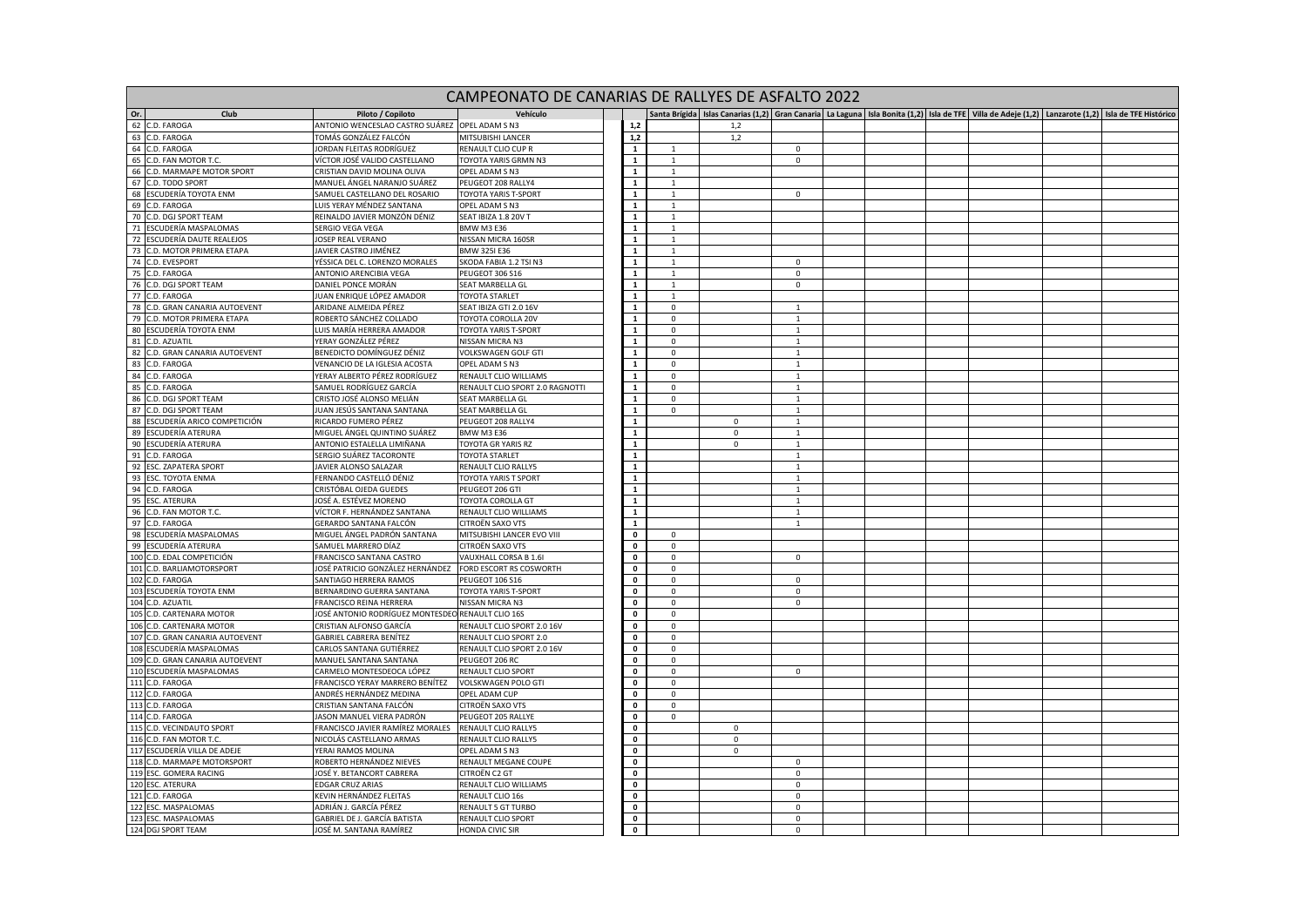| CAMPEONATO DE CANARIAS DE RALLYES DE ASFALTO 2022<br>Santa Brígida   Islas Canarias (1,2)   Gran Canaria   La Laguna   Isla Bonita (1,2)   Isla de TFE   Villa de Adeie (1,2)   Lanzarote (1,2)   Isla de TFE Histórico |                                                         |                                                 |  |                                   |                |             |                         |  |  |  |  |  |  |
|-------------------------------------------------------------------------------------------------------------------------------------------------------------------------------------------------------------------------|---------------------------------------------------------|-------------------------------------------------|--|-----------------------------------|----------------|-------------|-------------------------|--|--|--|--|--|--|
| Club<br>Or.                                                                                                                                                                                                             | Piloto / Copiloto                                       | Vehículo                                        |  |                                   |                |             |                         |  |  |  |  |  |  |
| 125 C.D. FAROGA                                                                                                                                                                                                         | )MAR QUINTANA FALCÓN                                    | <b>TOYOTA STARLET</b>                           |  | $\mathbf 0$                       |                |             | $\Omega$                |  |  |  |  |  |  |
| 126 C.D. FAROGA                                                                                                                                                                                                         | GERMÁN SANTANA SÁNCHEZ                                  | PEUGEOT 107                                     |  | $\mathbf 0$                       |                |             | $\mathbf 0$             |  |  |  |  |  |  |
|                                                                                                                                                                                                                         |                                                         |                                                 |  | CLASIFICACIÓN GENERAL (COPILOTOS) |                |             |                         |  |  |  |  |  |  |
| 1 C.D. COPI SPORT                                                                                                                                                                                                       | YERAY SAMUEL MUJICA EUGENIO                             | FORD FIESTA R5 MKII                             |  | 83                                | 38             | 45          |                         |  |  |  |  |  |  |
| 2 CANARIAS SPORT CLUB                                                                                                                                                                                                   | JOSÉ CARLOS DÉNIZ HOLTMANN                              | SKODA FABIA RALLY2 EVO                          |  | 70                                | 32             | $\mathbf 0$ | 38                      |  |  |  |  |  |  |
| 3 REVYS MOTORSPORT                                                                                                                                                                                                      | EDUARDO GONZÁLEZ DELGADO                                | CITROËN C3 RALLY2                               |  | 66                                | 28             | 38          |                         |  |  |  |  |  |  |
| 4 ESCUDERÍA MASPALOMAS                                                                                                                                                                                                  | AGUSTÍN ALEMÁN MENCÍAS                                  | HYUNDAI 120 R5                                  |  | 57                                | 25             | $\mathbf 0$ | 32                      |  |  |  |  |  |  |
| 5 ESCUDERIA DRAGO RALLY                                                                                                                                                                                                 | PEDRO JOSÉ VIERA REY                                    | PORSCHE 996 GT3 CUP                             |  | 54,4                              |                | 33,4        | 21                      |  |  |  |  |  |  |
| 6<br>C.D. AZUATIL                                                                                                                                                                                                       | <b>AYOSE CLIMENT MENDOZA</b>                            | PEUGEOT 208 RALLY4                              |  | 48,2                              |                | 25,2        | 23                      |  |  |  |  |  |  |
| 7 C.D. GRAN CANARIA AUTOEVENT                                                                                                                                                                                           | TAYDÍA SANTANA GARCÍA                                   | RENAULT MEGANE COUPE/PEUGEOT 208 RAI            |  | 47                                | $\mathbf 0$    | 30          | 17                      |  |  |  |  |  |  |
| 8 C.D. AZUATIL                                                                                                                                                                                                          | JOSÉ GABRIEL ESPINO GUEDES                              | NISSAN MICRA N3/PEUGEOT 208 RALLY4              |  | 42,8                              | $\mathbf{1}$   | 22,8        | 19                      |  |  |  |  |  |  |
| 9 C.D. FAN MOTOR T.C.                                                                                                                                                                                                   | DAVID RIVERO SUÁREZ                                     | TOYOTA YARIS GRMN N3/PEUGEOT 208 RALL'          |  | 41,6                              | $\mathbf{1}$   | 27,6        | 13                      |  |  |  |  |  |  |
| 10 C.D. SEVENTEN                                                                                                                                                                                                        | CRISTIAN JESÚS HERNÁNDEZ NEGRÍN                         | PEUGEOT 208 RALLY4                              |  | 35,4                              |                | 20,4        | 15                      |  |  |  |  |  |  |
| 11 C.D. CARTENARA MOTOR                                                                                                                                                                                                 | ARMANDO JESÚS RIVERO ALVARADO                           | RENAULT CLIO RALLY5                             |  | 30,6                              | 15             | 15,6        | $\mathsf 0$             |  |  |  |  |  |  |
| 12 CANARIAS SPORT CLUB                                                                                                                                                                                                  | DANIEL ROSARIO RODRÍGUEZ                                | RENAULT CLIO RALLY5                             |  | 27                                |                | 18          | $\overline{9}$          |  |  |  |  |  |  |
| 13 C.D. EVESPORT                                                                                                                                                                                                        | VÍCTOR PÉREZ RODRÍGUEZ                                  | CITROËN C3 RALLY2                               |  | 27                                |                |             | 27                      |  |  |  |  |  |  |
| 14 ESCUDERÍA MASPALOMAS                                                                                                                                                                                                 | PEDRO DOMÍNGUEZ CÁRDENES                                | HYUNDAI 120 R5                                  |  | 26                                | $\mathbf 0$    |             | 26                      |  |  |  |  |  |  |
| 15 ESCUDERÍA MASPALOMAS                                                                                                                                                                                                 | VÁN ARMAS GONZÁLEZ                                      | PORSCHE 997 GT3 CUP RALLYE 2010                 |  | 23                                | 23             |             |                         |  |  |  |  |  |  |
| 16 C.D. FAN MOTOR T.C.                                                                                                                                                                                                  | DAVID BETHENCOURT GARCÍA                                | RENAULT CLIO RALLY5                             |  | 21,6                              | 8              | 9.6         | $\overline{4}$          |  |  |  |  |  |  |
| 17 ESCUDERÍA DAUTE REALEJOS                                                                                                                                                                                             | ARIDAY BONILLA DELGADO                                  | SUZUKI SWIFT SPORT R+ N5                        |  | 21                                | $21\,$         |             | $\mathbf 0$             |  |  |  |  |  |  |
| 18 C.D. MUYMO MUJER Y MOTOR DE CANARIAS                                                                                                                                                                                 | PATRICIA GONZÁLEZ HERNÁNDEZ                             | MITSUBISHI LANCER EVO VII                       |  | 19                                | 19             |             |                         |  |  |  |  |  |  |
| 19<br>C.D. GRAN CANARIA AUTOEVENT                                                                                                                                                                                       | AGUSTÍN J. VEGA RAMOS                                   | HONDA CIVIC TYPE R R3                           |  | 18                                | 11             | $\mathbf 0$ | $7\overline{ }$         |  |  |  |  |  |  |
| 20 ESCUDERÍA TOYOTA ENM                                                                                                                                                                                                 | MARÍA HERNÁNDEZ ALONSO                                  | <b>FORD FIESTA R5</b>                           |  | 17                                | 17             |             |                         |  |  |  |  |  |  |
| 21 ESCUDERÍA MASPALOMAS                                                                                                                                                                                                 | ONAY MIRANDA MEDINA                                     | MITSUBISHI LANCER EVO IX                        |  | 16,2                              | $\overline{1}$ | 13.2        | $\overline{2}$          |  |  |  |  |  |  |
| 22 C.D. FAROGA                                                                                                                                                                                                          | MARCOS GONZÁLEZ RODRÍGUEZ                               | RENAULT CLIO CUP R/OPEL ADAM S N3               |  | 15,2                              | 9              | 1,2         | 5                       |  |  |  |  |  |  |
| 23 CANARIAS SPORT CLUB                                                                                                                                                                                                  | DANIEL SOSA OJEDA                                       | SUZUKI SWIFT SPORT N3/PEUGEOT 208 RALL'         |  | 15                                | $\overline{1}$ | 6           | 8                       |  |  |  |  |  |  |
| 24 C.D. MANGUIA MOTORSPORT                                                                                                                                                                                              | MIGUEL ÁNGEL RODRÍGUEZ GRIMÓN                           | MITSUBISHI LANCER EVO VII                       |  | 13                                | 13             |             |                         |  |  |  |  |  |  |
| 25 ESCUDERÍA MASPALOMAS                                                                                                                                                                                                 | ALEJANDRO RODRÍGUEZ VIERA                               | PEUGEOT 208 RALLY4                              |  | ${\bf 11}$                        |                | $\mathbf 0$ | 11                      |  |  |  |  |  |  |
| 26 C.D. AZUATIL                                                                                                                                                                                                         | YESHER REINA ÁLVAREZ                                    | NISSAN MICRA N3                                 |  | 10,8                              | $\Omega$       | 10,8        | $\mathbf 0$             |  |  |  |  |  |  |
| 27 ESCUDERÍA ATERURA                                                                                                                                                                                                    | ADRIÁN GIL MARTÍN                                       | RENAULT CLIO RALLY5                             |  | 10,2                              |                | 7,2         | $\overline{\mathbf{3}}$ |  |  |  |  |  |  |
| 28 C.D. MOTOR PRIMERA ETAPA                                                                                                                                                                                             | NAIRA DEL CARMEN CABRERA RAVELO                         | RENAULT CLIO RALLY5<br>CITROËN C2 R2            |  | 9,4                               |                | 8,4         | $\mathbf{1}$            |  |  |  |  |  |  |
| 29 CANARIAS SPORT CLUB<br>30 C.D. MOTOR PRIMERA ETAPA                                                                                                                                                                   | TECORICE HERNÁNDEZ REGALADO<br>IUAN CARLOS DÍAZ SANTANA |                                                 |  | 8<br>$\overline{7}$               | $\overline{7}$ |             | $\overline{1}$          |  |  |  |  |  |  |
| 31 C.D. DGJ SPORT TEAM                                                                                                                                                                                                  | JACOB PÁEZ OJEDA                                        | TOYOTA COROLLA TWIN CAM<br>RENAULT MEGANE COUPE |  | $\,$ 6 $\,$                       | 6              |             | 1<br>6                  |  |  |  |  |  |  |
| 32 C.D. SANDEZ                                                                                                                                                                                                          | IUAN MONZÓN CRUZ                                        | SUZUKI SWIFT SPORT N3                           |  | 5,8                               | $\mathbf{1}$   | 4,8         | $\mathbf 0$             |  |  |  |  |  |  |
| 33 C.D. FAROGA                                                                                                                                                                                                          | SERGIO DÉNIZ RAMOS                                      | RENAULT CLIO RS R3T                             |  | $\overline{\mathbf{s}}$           | -5             |             | $^{\circ}$              |  |  |  |  |  |  |
| 34 C.D. FAROGA                                                                                                                                                                                                          | BESAY RODRÍGUEZ RODRÍGUEZ                               | PEUGEOT 309 GTI 16                              |  | 4,4                               | $\mathbf{1}$   | 2,4         | $\overline{1}$          |  |  |  |  |  |  |
| 35<br>C.D. FAROGA                                                                                                                                                                                                       | RUYMÁN JULIO REYES SÁNCHEZ                              | RENAULT CLIO RALLY5                             |  | $\overline{4}$                    | $\overline{4}$ | $\mathsf 0$ | $\mathbf 0$             |  |  |  |  |  |  |
| 36 C.D. FAROGA                                                                                                                                                                                                          | FRANCISCO GUTIÉRREZ ORTEGA                              | HONDA CIVIC 1.6 16V                             |  | $\overline{4}$                    | $\mathbf{B}$   |             | $\overline{1}$          |  |  |  |  |  |  |
| 37 ESCUDERÍA MASPALOMAS                                                                                                                                                                                                 | CRISTINA CAZORLA GARCÍA                                 | <b>TOYOTA STARLET 1.3</b>                       |  | 3,6                               |                | 3.6         |                         |  |  |  |  |  |  |
| 38 C.D. AZUATII                                                                                                                                                                                                         | ADAY ORTIZ HERNÁNDEZ                                    | NISSAN MICRA N3/RENAULT CLIO RALLY5             |  | 3,2                               |                | 1,2         | $\overline{1}$          |  |  |  |  |  |  |
| 39 C.D. FAROGA                                                                                                                                                                                                          | LEONARDO PERERA GARCÍA                                  | OPEL ADAM S N3                                  |  | 3,2                               | $\mathbf{1}$   | 1,2         | $\mathbf{1}$            |  |  |  |  |  |  |
| 40 ESCUDERÍA TOYOTA ENM                                                                                                                                                                                                 | GABRIEL RIVERO GONZÁLEZ                                 | <b>TOYOTA YARIS T-SPORT</b>                     |  | $\overline{2}$                    | $\overline{z}$ |             |                         |  |  |  |  |  |  |
| 41 C.D. SANDEZ                                                                                                                                                                                                          | EMILIO PÉREZ SÁNCHEZ                                    | RENAULT CLIO RALLY5                             |  | $\overline{\mathbf{2}}$           | $\overline{1}$ | $\Omega$    | $\overline{1}$          |  |  |  |  |  |  |
| 42 C.D. AZUATIL                                                                                                                                                                                                         | ALEJANDRO FALCÓN CABALLERO                              | NISSAN MICRA N3                                 |  | $\overline{2}$                    | $\mathbf{1}$   |             | $\mathbf{1}$            |  |  |  |  |  |  |
| 43 C.D. AZUATIL                                                                                                                                                                                                         | JAVIER ALONSO PERERA                                    | NISSAN MICRA N3                                 |  | $\overline{2}$                    | 1              |             | 1                       |  |  |  |  |  |  |
| 44 ESCUDERÍA TOYOTA ENM                                                                                                                                                                                                 | <b>GABRIEL JOSÉ SANTANA RODRÍGUEZ</b>                   | <b>TOYOTA YARIS T-SPORT</b>                     |  | $\overline{2}$                    | $\mathbf{1}$   |             | $\mathbf{1}$            |  |  |  |  |  |  |
| 45 C.D. AZUATIL                                                                                                                                                                                                         | RUBÉN RODRÍGUEZ RODRÍGUEZ                               | NISSAN MICRA N3                                 |  | $\overline{\mathbf{2}}$           | $1\,$          |             | $\overline{1}$          |  |  |  |  |  |  |
| 46 C.D. FAROGA                                                                                                                                                                                                          | LIZABETH DE LA IGLESIA RODRÍGUEZ                        | <b>FORD FIESTA R2</b>                           |  | $\overline{2}$                    | $\mathbf{1}$   |             | $\overline{1}$          |  |  |  |  |  |  |
| 47 ESCUDERÍA TOYOTA ENM                                                                                                                                                                                                 | KILIAN RAMOS REYES                                      | TOYOTA YARIS T-SPORT                            |  | $\overline{2}$                    | $\mathbf{1}$   |             | $\mathbf{1}$            |  |  |  |  |  |  |
| 48 C.D. AZUATIL                                                                                                                                                                                                         | SAMUEL TEJERA CABALLERO                                 | NISSAN MICRA N3                                 |  | $\overline{2}$                    | $\mathbf{1}$   |             | $\overline{1}$          |  |  |  |  |  |  |
| 49 ESCUDERÍA TOYOTA ENM                                                                                                                                                                                                 | VERÓNICA GONZÁLEZ BENÍTEZ                               | <b>TOYOTA YARIS T-SPORT</b>                     |  | $\overline{\mathbf{2}}$           | $1\,$          |             | $\mathbf{1}$            |  |  |  |  |  |  |
| 50 C.D. AZUATIL                                                                                                                                                                                                         | IOSÉ MANUEL NUEZ GALVÁN                                 | NISSAN MICRA N3                                 |  | $\overline{\mathbf{2}}$           | 1              |             | 1                       |  |  |  |  |  |  |
| 51 C.D. FAROGA                                                                                                                                                                                                          | <b>SRAEL GRANADO BERNAL</b>                             | <b>BMW 318IS E30</b>                            |  | $\overline{2}$                    | $\mathbf{1}$   |             | $\mathbf{1}$            |  |  |  |  |  |  |
| 52 C.D. FAROGA                                                                                                                                                                                                          | CARLOS MANUEL BARRERA BETANCOR                          | <b>BMW 325I E30</b>                             |  | $\overline{2}$                    |                |             | $\overline{1}$          |  |  |  |  |  |  |
| 53 C.D. AZUATIL                                                                                                                                                                                                         | ALEJANDRO VENTURA REYES                                 | NISSAN MICRA N3                                 |  | $\overline{2}$                    | $\mathbf{1}$   |             | $\overline{1}$          |  |  |  |  |  |  |
| 54 C.D. DGJ SPORT TEAM                                                                                                                                                                                                  | ARCADIO SUÁREZ LÓPEZ                                    | SEAT MARBELLA GL                                |  | $\overline{2}$                    | $\mathbf{1}$   |             | 1                       |  |  |  |  |  |  |
| 55 ESCUDERÍA LA PALMA ISLA BONITA                                                                                                                                                                                       | ALEJANDRO CONCEPCIÓN FELICIANO                          | RENAULT CLIO RALLY5                             |  | 1,2                               |                | 1,2         |                         |  |  |  |  |  |  |
| 56 C.D FAROGA                                                                                                                                                                                                           | <b>IAVIER ROBLEDANO FERRERES</b>                        | OPEL ADAM S N3                                  |  | $1,2$                             |                | 1,2         |                         |  |  |  |  |  |  |
| 57 C.D. FAROGA                                                                                                                                                                                                          | SEBASTIÁN SANTANA MAYOR                                 | MITSUBISHI LANCER                               |  | 1,2                               |                | 1,2         |                         |  |  |  |  |  |  |
| 58 C.D. FAROGA                                                                                                                                                                                                          | CANDIDO ISMAEL FLEITAS JIMÉNEZ                          | RENAULT CLIO CUP R                              |  | $\mathbf{1}$                      | $\mathbf{1}$   |             | $\mathbf 0$             |  |  |  |  |  |  |
| 59 C.D. MARMAPE MOTOR SPORT                                                                                                                                                                                             | DANIEL FERNÁNDEZ HERNÁNDEZ                              | OPEL ADAM S N3                                  |  | $\mathbf{1}$                      |                |             |                         |  |  |  |  |  |  |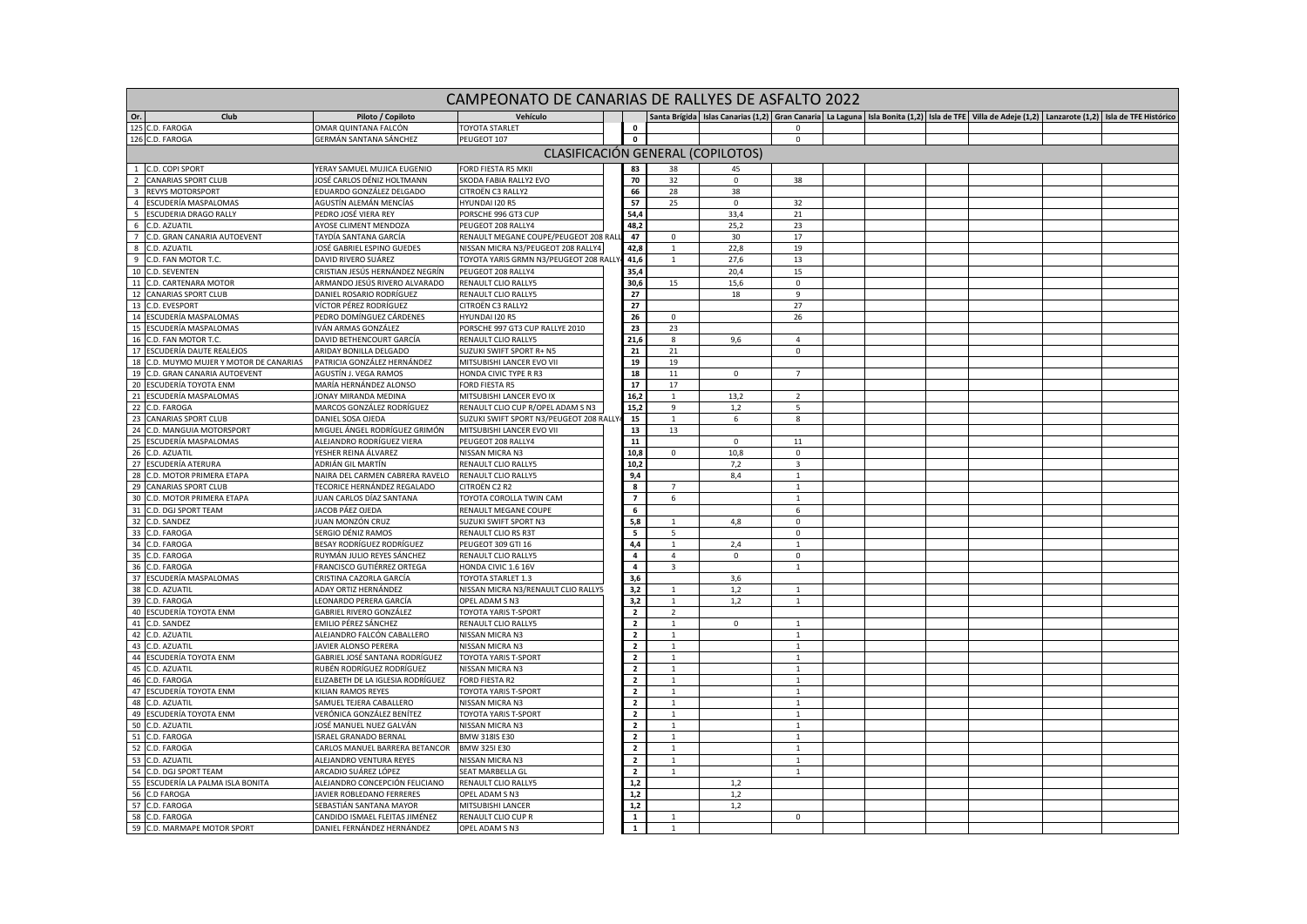|                                   |                                                 | CAMPEONATO DE CANARIAS DE RALLYES DE ASFALTO 2022 |                            |              |              |                                |  |                                                                                                                                                                    |  |
|-----------------------------------|-------------------------------------------------|---------------------------------------------------|----------------------------|--------------|--------------|--------------------------------|--|--------------------------------------------------------------------------------------------------------------------------------------------------------------------|--|
| Or.<br>Club                       | Piloto / Copiloto                               | Vehículc                                          |                            |              |              |                                |  | Santa Brígida   Islas Canarias (1,2)   Gran Canaria   La Laguna   Isla Bonita (1,2)   Isla de TFE   Villa de Adeie (1,2)   Lanzarote (1,2)   Isla de TFE Histórico |  |
| 60 C.D. TODO SPORT                | CO ANTONIO TADEO BENÍTEZ                        | PEUGEOT 208 RALLY4                                |                            |              |              |                                |  |                                                                                                                                                                    |  |
| 61 ESCUDERÍA TOYOTA ENM           | ORLANDO ALMEIDA GARCÍA                          | TOYOTA YARIS T-SPORT                              | $\mathbf{1}$               | $\mathbf{1}$ |              | $\mathbf 0$                    |  |                                                                                                                                                                    |  |
| 62 C.D. FAROGA                    | RAQUEL CARMEN SUÁREZ SUÁREZ                     | OPEL ADAM S N3                                    | $\mathbf{1}$               | $\mathbf{1}$ |              |                                |  |                                                                                                                                                                    |  |
| 63 C.D. DGJ SPORT TEAM            | BENEHARO JOSÉ MEDINA RAMÍREZ                    | SEAT IBIZA 1.8 20V T                              | $\mathbf 1$                | $\mathbf 1$  |              |                                |  |                                                                                                                                                                    |  |
| 64 ESCUDERÍA MASPALOMAS           | CRISTIAN CARABALLO GONZÁLEZ                     | <b>BMW M3 E36</b>                                 | $\mathbf{1}$               | $\mathbf{1}$ |              |                                |  |                                                                                                                                                                    |  |
| 65 ESCUDERÍA DAUTE REALEJOS       | GERMÁN SIERRA TRUJILLO                          | NISSAN MICRA 160SR                                | $\mathbf{1}$               | 1            |              |                                |  |                                                                                                                                                                    |  |
| C.D. MOTOR PRIMERA ETAPA<br>66    | MANUEL BLANCO MEDINA                            | <b>BMW 325I E36</b>                               | $\mathbf 1$                | $\mathbf{1}$ |              |                                |  |                                                                                                                                                                    |  |
| 67<br>C.D. EVESPORT               | GUAYARMINA SUÁREZ ORTEGA                        | SKODA FABIA 1.2 TSI N3                            | $\mathbf 1$                | $\mathbf{1}$ |              |                                |  |                                                                                                                                                                    |  |
| 68 C.D. FAROGA                    | ORENA ÁLAMO DENIZ                               | PEUGEOT 306 S16                                   | $\mathbf{1}$               | $\mathbf{1}$ |              |                                |  |                                                                                                                                                                    |  |
| 69 C.D. DGJ SPORT TEAM            | JOSUÉ SANTANA ROSAS                             | SEAT MARBELLA GL                                  | $\mathbf 1$                | $\mathbf{1}$ |              | $\mathbf 0$                    |  |                                                                                                                                                                    |  |
| 70 C.D. FAROGA                    | ZENÓN JESÚS SÁNCHEZ SANTANA                     | <b>TOYOTA STARLET</b>                             | $\mathbf{1}$               | $\mathbf{1}$ |              |                                |  |                                                                                                                                                                    |  |
| 71 C.D. GRAN CANARIA AUTOEVENT    | DANIEL ARENCIBIA MARRERO                        | SEAT IBIZA GTI 2.0 16V                            | $\overline{1}$             | $\mathsf 0$  |              | $\mathbf{1}$                   |  |                                                                                                                                                                    |  |
| 72 C.D. MOTOR PRIMERA ETAPA       | AYTHAMI SÁNCHEZ LEÓN                            | TOYOTA COROLLA 20V                                | $\mathbf{1}$               | $\mathbf{0}$ |              | 1                              |  |                                                                                                                                                                    |  |
| 73 ESCUDERÍA TOYOTA ENM           | RUBÉN HERRERA GONZÁLEZ                          | TOYOTA YARIS T-SPORT                              | $\mathbf{1}$               | $\mathbf{0}$ |              | 1                              |  |                                                                                                                                                                    |  |
| 74 C.D. AZUATIL                   | YERAY GONZÁLEZ DE JUAN                          | NISSAN MICRA N3                                   | $\mathbf 1$                | $\mathsf 0$  |              | $\mathbf{1}$                   |  |                                                                                                                                                                    |  |
| 75<br>C.D. GRAN CANARIA AUTOEVENT | NISAMAR MORENO FALCÓN                           | VOLKSWAGEN GOLF GTI                               | $\mathbf{1}$               | $\mathsf 0$  |              | $\mathbf{1}$                   |  |                                                                                                                                                                    |  |
|                                   |                                                 |                                                   |                            |              |              |                                |  |                                                                                                                                                                    |  |
| 76<br>C.D. FAROGA                 | BORJA SANTANA ROMERO                            | OPEL ADAM S N3                                    | $\mathbf{1}$               | $\mathbf 0$  |              | $\mathbf{1}$                   |  |                                                                                                                                                                    |  |
| 77 C.D. FAROGA                    | TAHISA MARRERO TRUJILLO                         | RENAULT CLIO WILLIAMS                             | $\mathbf 1$<br>$\mathbf 1$ | $\mathsf 0$  |              | $\mathbf{1}$<br>$\overline{1}$ |  |                                                                                                                                                                    |  |
| 78 C.D. FAROGA                    | CATHAYSA SUÁREZ OJEDA                           | RENAULT CLIO SPORT 2.0 RAGNOTTI                   |                            | $\mathsf 0$  |              |                                |  |                                                                                                                                                                    |  |
| 79 C.D. DGJ SPORT TEAM            | IUAN JESÚS DÍAZ QUESADA                         | SEAT MARBELLA GL                                  | $\mathbf{1}$               | $\mathbf 0$  |              | $\mathbf{1}$                   |  |                                                                                                                                                                    |  |
| 80 C.D. DGJ SPORT TEAM            | MIGUEL ÁNGEL MEDINA GODOY                       | SEAT MARBELLA GL                                  | $\mathbf{1}$               | $\mathbf 0$  |              | $\mathbf{1}$                   |  |                                                                                                                                                                    |  |
| 81 ESCUDERÍA ATERURA              | CARLOS JAVIER GARCÍA GONZÁLEZ                   | BMW M3                                            | $\mathbf 1$                |              | $\mathsf 0$  | $\overline{1}$                 |  |                                                                                                                                                                    |  |
| 82 ESC. ATERURA                   | VÍCTOR M. GARCÍA AFONSO                         | TOYOTA GR YARIS RZ                                | $\overline{1}$             |              |              | $\mathbf{1}$                   |  |                                                                                                                                                                    |  |
| 83 ESC. TOYOTA ENMA               | DAVID REYES GUERRA                              | <b>TOYOTA YARIS T SPORT</b>                       | $\mathbf{1}$               |              |              | $\mathbf{1}$                   |  |                                                                                                                                                                    |  |
| 84 C.D. FAROGA                    | OMAR HERNÁNDEZ RIVERO                           | <b>TOYOTA STARLET</b>                             | $\mathbf 1$                |              |              | $\overline{1}$                 |  |                                                                                                                                                                    |  |
| 85 ESC. ZAPATERA SPORT            | MAYTE GONZÁLEZ MARRERO                          | RENAULT CLIO RALLY5                               | $\mathbf 1$                |              |              | $\overline{1}$                 |  |                                                                                                                                                                    |  |
| 86 ESC. TOYOTA ENMA               | HIMAR MARRERO MORALES                           | TOYOTA YARIS T SPORT                              | $\mathbf 1$                |              |              | $\mathbf{1}$                   |  |                                                                                                                                                                    |  |
| 87 C.D. FAROGA                    | CRISTIAN ADAY PÉREZ DÍAZ                        | PEUGEOT 206 GTI                                   | $\mathbf{1}$               |              |              | $\mathbf{1}$                   |  |                                                                                                                                                                    |  |
| 88 ESC. ATERURA                   | ÓSCAR E. RAMOS LÓPEZ                            | TOYOTA COROLLA GT                                 | $\mathbf 1$                |              |              | $\overline{1}$                 |  |                                                                                                                                                                    |  |
| 89 C.D. FAN MOTOR T.C.            | MARCELO HERNÁNDEZ SUÁREZ                        | RENAULT CLIO WILLIAMS                             | $\overline{1}$             |              |              | $\overline{1}$                 |  |                                                                                                                                                                    |  |
| 90 C.D. FAROGA                    | CRISTIAN SANTANA FALCÓN                         | CITROËN SAXO VTS                                  | $\mathbf{1}$               |              |              | $\mathbf{1}$                   |  |                                                                                                                                                                    |  |
| 91 ESCUDERÍA MASPALOMAS           | NARCISO PÉREZ MIRANDA                           | MITSUBISHI LANCER EVO VIII                        | $\pmb{0}$                  | $\mathsf 0$  |              |                                |  |                                                                                                                                                                    |  |
| 92 ESCUDERÍA ATERURA              | VÍCTOR DÉNIZ CEDRÉS                             | CITROËN SAXO VTS                                  | $\overline{\mathbf{0}}$    | $\mathsf 0$  |              |                                |  |                                                                                                                                                                    |  |
| 93 C.D. EDAL COMPETICIÓN          | PEDRO QUESADA BETANCOR                          | VAUXHALL CORSA B 1.6I                             | $\pmb{\mathsf{o}}$         | $\mathbf 0$  |              | $\mathbf 0$                    |  |                                                                                                                                                                    |  |
| 94 C.D. BARLIAMOTORSPORT          | NAZER GHUNEIM OLIVARES                          | FORD ESCORT RS COSWORTH                           | $\mathbf 0$                | $\mathbf 0$  |              |                                |  |                                                                                                                                                                    |  |
| 95 C.D. FAROGA                    | BLAS JAVIER ROBAINA PADRÓN                      | PEUGEOT 106 S16                                   | $\pmb{0}$                  | $\mathbf{0}$ |              |                                |  |                                                                                                                                                                    |  |
| 96 ESCUDERÍA TOYOTA ENM           | MIGUEL ÁNGEL GONZÁLEZ SOSA                      | TOYOTA YARIS T-SPORT                              | $\mathbf 0$                | $\mathbf 0$  |              | $\mathbf 0$                    |  |                                                                                                                                                                    |  |
| 97 ESCUDERÍA MASPALOMAS           | RUPERTO RAMOS JIMÉNEZ                           | MITSUBISHI LANCER EVO IX                          | $\mathbf 0$                | $\mathbf 0$  |              | $\mathbf 0$                    |  |                                                                                                                                                                    |  |
| 98<br>C.D. CARTENARA MOTOR        | FCO JAVIER HERNÁNDEZ SANTANA                    | RENAULT CLIO 16S                                  | $\pmb{0}$                  | $\mathbf 0$  |              |                                |  |                                                                                                                                                                    |  |
| 99 C.D. CARTENARA MOTOR           | ALEXANDER GODOY SANTANA                         | RENAULT CLIO SPORT 2.0 16V                        | $\pmb{\mathsf{o}}$         | $\mathsf 0$  |              |                                |  |                                                                                                                                                                    |  |
| 100 C.D. GRAN CANARIA AUTOEVENT   | ARMICHE BENÍTEZ PÉREZ                           | RENAULT CLIO SPORT 2.0                            | $\pmb{\mathsf{o}}$         | $\mathsf 0$  |              |                                |  |                                                                                                                                                                    |  |
| 101 ESCUDERÍA MASPALOMAS          | CRISTO RODRÍGUEZ GONZÁLEZ                       | RENAULT CLIO SPORT 2.0 16V                        | $\mathbf 0$                | $\mathbf 0$  |              |                                |  |                                                                                                                                                                    |  |
| 102 C.D. GRAN CANARIA AUTOEVENT   | PEDRIN BENÍTEZ GALVAN                           | PEUGEOT 206 RC                                    | $\mathbf 0$                | $\mathbf 0$  |              |                                |  |                                                                                                                                                                    |  |
| 103 ESCUDERÍA MASPALOMAS          | VICTORIA MONTESDEOCA LÓPEZ                      | RENAULT CLIO SPORT                                | $\pmb{\mathsf{o}}$         | $\mathbf 0$  |              | $\mathbf 0$                    |  |                                                                                                                                                                    |  |
| 104 C.D. FAROGA                   | CARLOS JAVIER TORRES RODRÍGUEZ                  | VOLSKWAGEN POLO GTI                               | $\mathbf 0$                | $\mathbf 0$  |              |                                |  |                                                                                                                                                                    |  |
| 105 C.D. FAROGA                   | FRANCISCO QUINTANA FALCÓN                       | OPEL ADAM CUP                                     | $\mathbf 0$                | $\mathbf 0$  |              |                                |  |                                                                                                                                                                    |  |
|                                   | GERARDO SANTANA FALCÓN                          | CITROËN SAXO VTS                                  | $\pmb{0}$                  | $\mathbf{0}$ |              |                                |  |                                                                                                                                                                    |  |
| 106 C.D. FAROGA                   |                                                 |                                                   |                            |              |              |                                |  |                                                                                                                                                                    |  |
| 107 C.D. FAROGA                   | MARÍA PUGA HERNÁNDEZ                            | PEUGEOT 205 RALLYE                                | $\pmb{\mathsf{o}}$         | $\mathbf{0}$ |              |                                |  |                                                                                                                                                                    |  |
| 108 ESCUDERÍA ARICO COMPETICIÓN   | SERGIO DÍAZ DÍAZ                                | PEUGEOT 208 RALLY4                                | $\pmb{\mathsf{o}}$         |              | $\mathbf{0}$ |                                |  |                                                                                                                                                                    |  |
| 109 C.D. VECINDAUTO SPORT         | MINERVA LLARENA MEDINA                          | RENAULT CLIO RALLY5                               | $\pmb{0}$                  |              | $\mathbf 0$  |                                |  |                                                                                                                                                                    |  |
| 110 C.D. FAN MOTOR T.C.           | IUAN RODRÍGUEZ CRUZ                             | RENAULT CLIO RALLY5                               | $\pmb{0}$                  |              | $\Omega$     |                                |  |                                                                                                                                                                    |  |
| 111 ESCUDERÍA ATERURA             | ANTONIO PEÑA QUINTANA                           | TOYOTA GR YARIS RZ                                | $\pmb{0}$                  |              | $\Omega$     |                                |  |                                                                                                                                                                    |  |
| 112 ESCUDERÍA VILLA DE ADEJE      | ADOLFO MANUEL HERNÁNDEZ GUTIÉRRI OPEL ADAM S N3 |                                                   | $\mathbf 0$                |              | 0            |                                |  |                                                                                                                                                                    |  |
| 113 C.D. FAROGA                   | IUAN NARANJO DÉNIZ                              | PEUGEOT 106 S16                                   | $\mathbf 0$                |              |              | $\Omega$                       |  |                                                                                                                                                                    |  |
| 114 C.D. MARMAPE MOTORSPORT       | ROBERTO SANTANA SANTANA                         | RENAULT MEGANE COUPE                              | $\pmb{\mathsf{o}}$         |              |              | $\mathbf 0$                    |  |                                                                                                                                                                    |  |
| 115 C.D. FAN MOTOR T.C.           | GUAYASÉN ORTEGA CASTELLANO                      | TOYOTA YARIS GRMN N3                              | $\mathbf 0$                |              |              | $\mathbf 0$                    |  |                                                                                                                                                                    |  |
| 116 C.D. EVESPORT                 | ANA SUÁREZ BETANCOR                             | SKODA FABIA 1.2 TSI N3                            | $\pmb{0}$                  |              |              | $\mathsf 0$                    |  |                                                                                                                                                                    |  |
| 117 ESC. GOMERA RACING            | IONATHAN HERNÁNDEZ ÁVILA                        | CITROËN C2 GT                                     | $\bullet$                  |              |              | $\mathbf 0$                    |  |                                                                                                                                                                    |  |
| 118 ESC. ATERURA                  | EDUARDO MARTÍN RIVERO                           | RENAULT CLIO WILLIAMS                             | $\pmb{0}$                  |              |              | $\mathbf 0$                    |  |                                                                                                                                                                    |  |
| 119 C.D. FAROGA                   | ROBERTO RAÑA CANEIRO                            | RENAULT CLIO 16s                                  | $\pmb{0}$                  |              |              | $\Omega$                       |  |                                                                                                                                                                    |  |
| 120 ESC. MASPALOMAS               | VÁN Y. SANTANA TORRES                           | RENAULT 5 GT TURBO                                | $\pmb{0}$                  |              |              | $\mathsf 0$                    |  |                                                                                                                                                                    |  |
| 121 ESC. MASPALOMAS               | ESAÚ SUÁREZ SUÁREZ                              | RENAULT CLIO SPORT                                | $\pmb{\mathsf{o}}$         |              |              | $\mathsf 0$                    |  |                                                                                                                                                                    |  |
| 122 DGJ SPORT TEAM                | GILBERTO E. RODRÍGUEZ MONZÓN                    | <b>HONDA CIVIC SIR</b>                            | $\mathbf{0}$               |              |              | $\Omega$                       |  |                                                                                                                                                                    |  |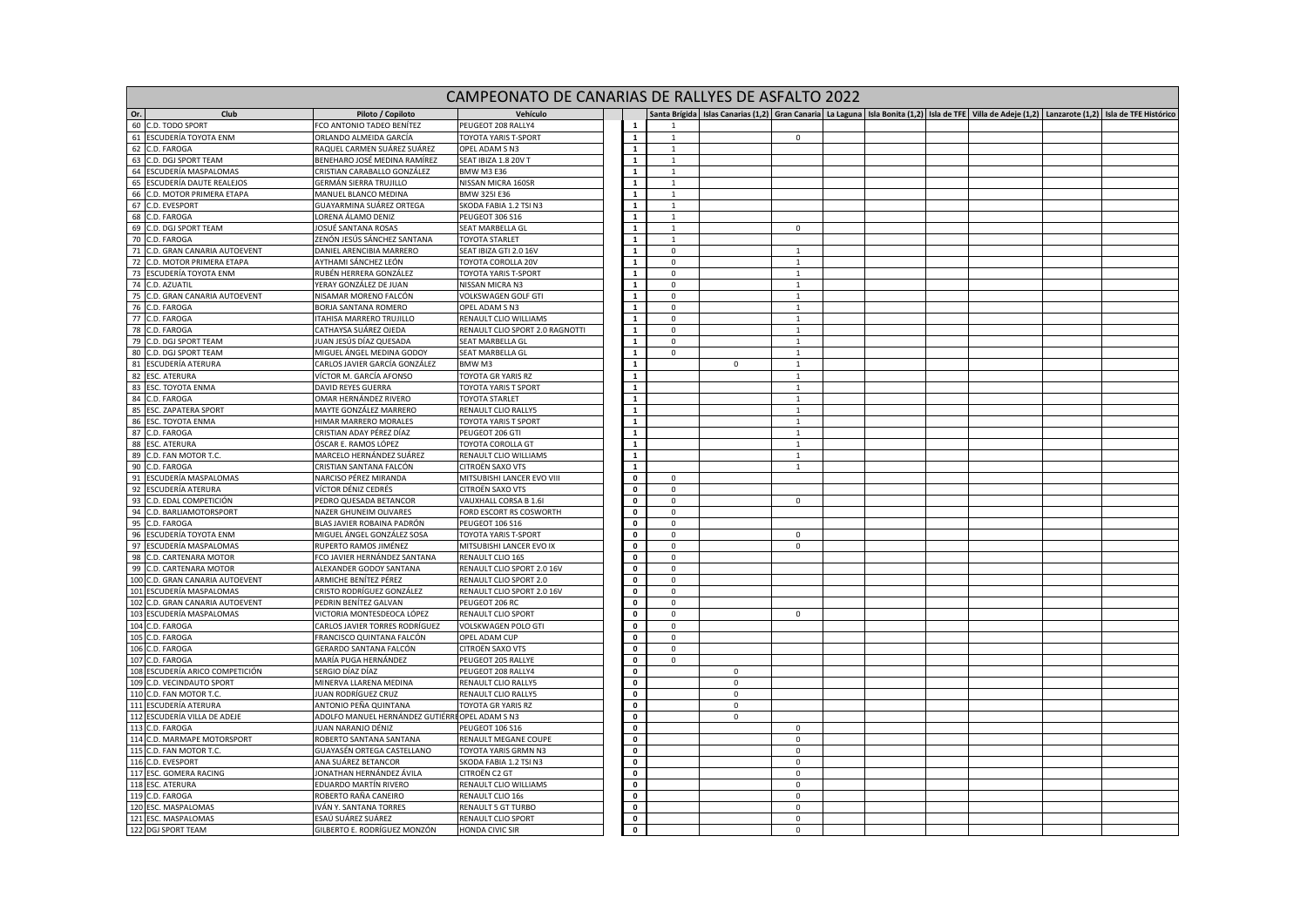| CAMPEONATO DE CANARIAS DE RALLYES DE ASFALTO 2022<br>Santa Brígida   Islas Canarias (1,2)   Gran Canaria   La Laguna   Isla Bonita (1,2)   Isla de TFE   Villa de Adeje (1,2)   Lanzarote (1,2)   Isla de TFE Históricc |                                                |                                                        |                                    |                         |                |                     |                |  |  |  |  |  |                                                                                                                                                    |
|-------------------------------------------------------------------------------------------------------------------------------------------------------------------------------------------------------------------------|------------------------------------------------|--------------------------------------------------------|------------------------------------|-------------------------|----------------|---------------------|----------------|--|--|--|--|--|----------------------------------------------------------------------------------------------------------------------------------------------------|
| Club<br>Or.                                                                                                                                                                                                             | Piloto / Copiloto                              | Vehículo                                               |                                    |                         |                |                     |                |  |  |  |  |  |                                                                                                                                                    |
| 123 C.D. FAROGA                                                                                                                                                                                                         | DANIEL CASTELLANO MARRERO                      | <b>TOYOTA STARLET</b>                                  |                                    | $\mathbf{0}$            |                |                     | $\Omega$       |  |  |  |  |  |                                                                                                                                                    |
| 124 C.D. FAROGA                                                                                                                                                                                                         | IOSÉ J. REYES VALIDO                           | <b>PEUGEOT 306 S16</b>                                 |                                    | $\mathbf 0$             |                |                     | $\mathbf 0$    |  |  |  |  |  |                                                                                                                                                    |
| 125 C.D. FAROGA                                                                                                                                                                                                         | RAYCO PÉREZ SUÁREZ                             | PEUGEOT 107                                            |                                    | $\mathbf{o}$            |                |                     | $\mathbf{0}$   |  |  |  |  |  |                                                                                                                                                    |
|                                                                                                                                                                                                                         |                                                |                                                        | CLASIFICACIÓN GENERAL (CATEGORÍAS) |                         |                |                     |                |  |  |  |  |  |                                                                                                                                                    |
| Or.<br>Club                                                                                                                                                                                                             | Piloto / Copiloto                              | Vehículo                                               |                                    |                         |                |                     |                |  |  |  |  |  | Santa Brígida Islas Canarias (1,2) Gran Canaria La Laguna Isla Bonita (1,2) Isla de TFE Villa de Adeje (1,2) Lanzarote (1,2) Isla de TFE Histórico |
| 1 C.D. COPI SPORT                                                                                                                                                                                                       | ENRIQUE CRUZ RAMOS                             | YERAY SAMUEL MUJICA EUGENIO                            | $\mathbf{1}$                       | 77                      | 35             | 42                  |                |  |  |  |  |  |                                                                                                                                                    |
| 2 CANARIAS SPORT CLUB                                                                                                                                                                                                   | LUIS FELIPE MONZÓN ARTILES                     | JOSÉ CARLOS DÉNIZ HOLTMANN                             | $\mathbf{1}$                       | 65                      | 30             | $\mathbf 0$         | 35             |  |  |  |  |  |                                                                                                                                                    |
| 3 ESCUDERÍA MASPALOMAS                                                                                                                                                                                                  | ANTONIO AFONSO MARTEI                          | JONAY MIRANDA MEDINA                                   | $\mathbf{1}$                       | 64                      | 13             | 30                  | 21             |  |  |  |  |  |                                                                                                                                                    |
| 4 REVYS MOTORSPORT                                                                                                                                                                                                      | MIGUEL ÁNGEL SUÁREZ MARTÍN                     | EDUARDO GONZÁLEZ DELGADO                               | $\overline{1}$                     | 63                      | 27             | 36                  |                |  |  |  |  |  |                                                                                                                                                    |
| 5 ESCUDERIA DRAGO RALLY                                                                                                                                                                                                 | IULIO ANDRÉS MARTÍNEZ CAZORLA                  | PEDRO JOSÉ VIERA REY                                   | $\,$ 1                             | 55,4                    |                | 32,4                | 23             |  |  |  |  |  |                                                                                                                                                    |
| 6 ESCUDERÍA MASPALOMAS                                                                                                                                                                                                  | BENJAMÍN AVELLA AGUIRRE                        | AGUSTÍN ALEMÁN MENCÍAS                                 | $\mathbf{1}$                       | 55                      | 25             | $\mathbf 0$         | 30             |  |  |  |  |  |                                                                                                                                                    |
| 7 ESCUDERIA MASPALOMAS                                                                                                                                                                                                  | ANTONIO AFONSO HERNÁNDEZ                       | RUPERTO RAMOS JIMÉNEZ                                  | $\mathbf{1}$                       | 27,6                    | $\mathbf{0}$   | 27,6                | $\mathbf{0}$   |  |  |  |  |  |                                                                                                                                                    |
| 8 C.D. EVESPORT                                                                                                                                                                                                         | ALFONSO P. VIERA MARCÓ                         | VÍCTOR PÉREZ RODRÍGUEZ                                 | $\overline{1}$                     | 27                      |                |                     | 27             |  |  |  |  |  |                                                                                                                                                    |
| 9 ESCUDERÍA MASPALOMAS                                                                                                                                                                                                  | ANTONIO JUAN PONCE ANGUITA                     | PEDRO DOMÍNGUEZ CÁRDENES                               | $\,$ 1                             | 25                      | $\mathsf 0$    |                     | 25             |  |  |  |  |  |                                                                                                                                                    |
| 10 ESCUDERÍA MASPALOMAS                                                                                                                                                                                                 | MIGUEL IVÁN ARMAS HERNÁNDEZ                    | IVÁN ARMAS GONZÁLEZ                                    | $\overline{1}$                     | 23                      | 23             |                     |                |  |  |  |  |  |                                                                                                                                                    |
| 11 ESCUDERÍA DAUTE REALEJOS                                                                                                                                                                                             | MANUEL NICOLÁS MESA PÉREZ                      | ARIDAY BONILLA DELGADO                                 | $\overline{1}$                     | 21                      | 21             |                     | $\mathbf 0$    |  |  |  |  |  |                                                                                                                                                    |
| 12 C.D. MUYMO MUJER Y MOTOR DE CANARIAS                                                                                                                                                                                 | AYOZE BENÍTEZ RIVERO                           | PATRICIA GONZÁLEZ HERNÁNDEZ                            | $\overline{1}$                     | 19                      | 19             |                     |                |  |  |  |  |  |                                                                                                                                                    |
| 13 ESCUDERÍA TOYOTA ENM                                                                                                                                                                                                 | ANASTASIO SUÁREZ PEÑATE                        | MARÍA HERNÁNDEZ ALONSO                                 | $\mathbf{1}$                       | 17                      | 17             |                     |                |  |  |  |  |  |                                                                                                                                                    |
| 14 C.D. MANGUIA MOTORSPORT                                                                                                                                                                                              | ALEJANDRO RODRÍGUEZ JORDÁN                     | MIGUEL ÁNGEL RODRÍGUEZ GRIMÓN                          | $\overline{1}$                     | 15                      | 15             |                     |                |  |  |  |  |  |                                                                                                                                                    |
| 15 C.D. DGJ SPORT TEAM                                                                                                                                                                                                  | REINALDO JAVIER MONZÓN DÉNIZ                   | BENEHARO JOSÉ MEDINA RAMÍREZ                           | $\overline{1}$                     | 11                      | $11\,$         |                     |                |  |  |  |  |  |                                                                                                                                                    |
| 16 ESCUDERÍA MASPALOMAS                                                                                                                                                                                                 | SERGIO VEGA VEGA                               | CRISTIAN CARABALLO GONZÁLEZ                            | $\mathbf{1}$                       | 9                       | 9              |                     |                |  |  |  |  |  |                                                                                                                                                    |
| 17 C.D. MOTOR PRIMERA ETAPA                                                                                                                                                                                             | IAVIER CASTRO JIMÉNEZ                          | MANUEL BLANCO MEDINA                                   | $\mathbf{1}$                       | 8                       | 8              |                     |                |  |  |  |  |  |                                                                                                                                                    |
| ESCUDERÍA MASPALOMAS<br>18                                                                                                                                                                                              | MIGUEL ÁNGEL PADRÓN SANTANA                    | NARCISO PÉREZ MIRANDA                                  | $\overline{1}$                     | $\pmb{0}$               | $\mathbf 0$    |                     |                |  |  |  |  |  |                                                                                                                                                    |
| 19 C.D. BARLIAMOTORSPORT                                                                                                                                                                                                | OSÉ PATRICIO GONZÁLEZ HERNÁNDEZ                | <b>NAZER GHUNEIM OLIVARES</b>                          | $\mathbf{1}$                       | $\mathbf 0$             | $\mathbf{0}$   |                     |                |  |  |  |  |  |                                                                                                                                                    |
| 20 ESC. MASPALOMAS                                                                                                                                                                                                      | ADRIÁN J. GARCÍA PÉREZ                         | IVÁN Y. SANTANA TORRES                                 | $\,$ 1                             | $\pmb{0}$               |                |                     | $\Omega$       |  |  |  |  |  |                                                                                                                                                    |
|                                                                                                                                                                                                                         |                                                |                                                        |                                    |                         |                |                     |                |  |  |  |  |  |                                                                                                                                                    |
| 1 C.D. AZUATIL                                                                                                                                                                                                          | ALBERTO JORGE MONZÓN PADRÓN                    | TAYDÍA SANTANA GARCÍA                                  | $\overline{2}$                     | 69                      |                | 42                  | 27             |  |  |  |  |  |                                                                                                                                                    |
| 2 C.D. AZUATIL                                                                                                                                                                                                          | <b>VELSON CLIMENT MENDOZA</b>                  | AYOSE CLIMENT MENDOZA                                  | $\overline{2}$                     | 65                      |                | 30                  | 35             |  |  |  |  |  |                                                                                                                                                    |
| 3 ESCUDERÍA MASPALOMAS                                                                                                                                                                                                  | RAÚL HERNÁNDEZ HERNÁNDEZ                       | RODRIGO SANJUAN DE EUSEBIO/ADRIÁN                      | $\overline{2}$                     | 61                      |                | 36                  | 25             |  |  |  |  |  |                                                                                                                                                    |
| 4 C.D MANGUIA MOTORSPORT                                                                                                                                                                                                | IUAN CARLOS DE LA CRUZ MORALES                 | <b>GABRIEL ESPINO GUEDES</b>                           | $\overline{2}$                     | 57,6                    |                | 27,6                | 30             |  |  |  |  |  |                                                                                                                                                    |
| 5<br>ESCUDERÍA ATOGO                                                                                                                                                                                                    | GIOVANNI FARIÑA GARCÍA                         | DAVID RIVERO SUÁREZ                                    | $\overline{2}$                     | 53,4                    |                | 32,4                | 21             |  |  |  |  |  |                                                                                                                                                    |
| 6 C.D. GRAN CANARIA AUTOEVENT                                                                                                                                                                                           | ARIDANY J. OJEDA CARREÑO                       | AGUSTÍN J. VEGA RAMOS                                  | $\overline{2}$                     | 50                      | 35             | $\mathbf 0$         | 15             |  |  |  |  |  |                                                                                                                                                    |
| 7 C.D. SEVENTEN                                                                                                                                                                                                         | FERNANDO CRUZ RAMOS                            | CRISTIAN JESÚS HERNÁNDEZ NEGRÍN                        | $\overline{2}$                     | 48,2                    |                | 25,2                | 23             |  |  |  |  |  |                                                                                                                                                    |
| 8 C.D. FAROGA                                                                                                                                                                                                           | SAMUEL TALAVERA RODRÍGUEZ                      | MARCOS GONZÁLEZ RODRÍGUEZ                              | $\overline{2}$                     | 41                      | 30             |                     | $11\,$         |  |  |  |  |  |                                                                                                                                                    |
| 9 C.D. FAROGA                                                                                                                                                                                                           | FELIPE GABRIEL GONZÁLEZ SANTANA                | BESAY RODRÍGUEZ RODRÍGUEZ                              | $\overline{2}$                     | 40,8                    | 15             | 22,8                | $\overline{3}$ |  |  |  |  |  |                                                                                                                                                    |
| 10 C.D. MOTOR PRIMERA ETAPA                                                                                                                                                                                             | <b>IUAN BETANCOR HERRERA</b>                   | JUAN CARLOS DÍAZ SANTANA                               | $\overline{2}$                     | 33                      | 27             |                     | 6              |  |  |  |  |  |                                                                                                                                                    |
| 11 C.D. FAROGA                                                                                                                                                                                                          | AYOSE MORENO RIVERO                            | FRANCISCO GUTIÉRREZ ORTEGA                             | $\overline{2}$                     | 31                      | 23             |                     | 8              |  |  |  |  |  |                                                                                                                                                    |
| 12 C.D. FAROGA                                                                                                                                                                                                          | YERAY LÓPEZ NARANJO                            | SERGIO DÉNIZ RAMOS                                     | $\overline{2}$                     | 25                      | 25             |                     | $\mathsf 0$    |  |  |  |  |  |                                                                                                                                                    |
| 13 C.D. FAROGA                                                                                                                                                                                                          | <b>IORDAN FLEITAS RODRÍGUEZ</b>                | CANDIDO ISMAEL FLEITAS JIMÉNEZ                         | $\overline{2}$                     | 21                      | 21             |                     | $\mathbf{0}$   |  |  |  |  |  |                                                                                                                                                    |
| 14 C.D. FAROGA                                                                                                                                                                                                          | HERIBERTO RAMOS RODRÍGUEZ                      | ELIZABETH DE LA IGLESIA RODRÍGUEZ                      | $\overline{2}$                     | 21                      | 19             |                     | $\overline{2}$ |  |  |  |  |  |                                                                                                                                                    |
| 15 C.D. FAROGA<br>16 ESCUDERÍA MASPALOMAS                                                                                                                                                                               | TOMÁS GONZÁLEZ FALCÓN<br>AVIER CAÑADA TRIBALDO | SEBASTIÁN SANTANA MAYOR                                | $\overline{2}$<br>$\overline{2}$   | 20,4<br>19              |                | 20,4<br>$\mathsf 0$ |                |  |  |  |  |  |                                                                                                                                                    |
| 17 C.D. TODO SPORT                                                                                                                                                                                                      | MANUEL ÁNGEL NARANJO SUÁREZ                    | ALEJANDRO RODRÍGUEZ VIERA<br>FCO ANTONIO TADEO BENÍTEZ | $\overline{2}$                     | 17                      | 17             |                     | 19             |  |  |  |  |  |                                                                                                                                                    |
| C.D. MARMAPE MOTORSPORT<br>18                                                                                                                                                                                           | ALFREDO GUERRA DELGADO                         | DANIEL SOSA OJEDA                                      | $\overline{z}$                     | 17                      |                |                     | 17             |  |  |  |  |  |                                                                                                                                                    |
| 19<br>C.D. FAROGA                                                                                                                                                                                                       | EFRAÍN GRANADO BERNAL                          | <b>ISRAEL GRANADO BERNAL</b>                           | $\overline{2}$                     | 14                      | 13             |                     | $\mathbf{1}$   |  |  |  |  |  |                                                                                                                                                    |
| 20 C.D. GRAN CANARIA AUTOEVENT                                                                                                                                                                                          | IUAN JOSÉ LEÓN PÉREZ                           | TAYDÍA SANTANA GARCÍA/JACOB PÁEZ O                     | $\overline{2}$                     | 13                      | $\mathbf 0$    |                     | 13             |  |  |  |  |  |                                                                                                                                                    |
| 21 C.D. FAROGA                                                                                                                                                                                                          | CRISTIAN SUÁREZ ACOSTA                         | CARLOS MANUEL BARRERA BETANCOR                         | $\overline{\phantom{a}}$           | 12                      | 11             |                     | $\mathbf{1}$   |  |  |  |  |  |                                                                                                                                                    |
| 22 C.D. DGJ SPORT TEAM                                                                                                                                                                                                  | VÁN SOSA VENTURA                               | ARCADIO SUÁREZ LÓPEZ                                   | $\overline{2}$                     | 10                      | 9              |                     | $\mathbf{1}$   |  |  |  |  |  |                                                                                                                                                    |
| 23 ESCUDERÍA ATERURA                                                                                                                                                                                                    | ANTONIO ESTALELLA LIMIÑANA                     | ANTONIO PEÑA QUINTANA/VÍCTOR M. G                      | $\overline{2}$                     | 9                       |                | $\mathsf 0$         | 9              |  |  |  |  |  |                                                                                                                                                    |
| 24 C.D. FAROGA                                                                                                                                                                                                          | ANTONIO ARENCIBIA VEGA                         | LORENA ÁLAMO DENIZ/JOSÉ J. REYES VAL                   | $\overline{2}$                     | 8                       | 8              |                     | 0              |  |  |  |  |  |                                                                                                                                                    |
| 25<br>C.D. DGJ SPORT TEAM                                                                                                                                                                                               | DANIEL PONCE MORÁN                             | JOSUÉ SANTANA ROSAS                                    |                                    | $\overline{7}$          | $\overline{7}$ |                     | $\Omega$       |  |  |  |  |  |                                                                                                                                                    |
| 26 ESCUDERÍA ARICO COMPETICIÓN                                                                                                                                                                                          | RICARDO FUMERO PÉREZ                           | SERGIO DÍAZ DÍAZ/ALAIN PEÑA SALVADO                    | $\overline{2}$                     | $\overline{7}$          |                | $\Omega$            | $\overline{7}$ |  |  |  |  |  |                                                                                                                                                    |
| 27 C.D. GRAN CANARIA AUTOEVENT                                                                                                                                                                                          | BENEDICTO DOMÍNGUEZ DÉNIZ                      | NISAMAR MORENO FALCÓN                                  | $\overline{2}$                     | 5                       | $\mathbf 0$    |                     | 5              |  |  |  |  |  |                                                                                                                                                    |
| 28 C.D. FAROGA                                                                                                                                                                                                          | YERAY ALBERTO PÉREZ RODRÍGUEZ                  | <b>TAHISA MARRERO TRUJILLO</b>                         | $\overline{2}$                     | $\overline{4}$          | $\mathbf{0}$   |                     | $\overline{4}$ |  |  |  |  |  |                                                                                                                                                    |
| 29 C.D. FAROGA                                                                                                                                                                                                          | CRISTÓBAL OJEDA GUEDES                         | CRISTIAN ADAY PÉREZ DÍAZ                               | $\overline{2}$                     | $\overline{\mathbf{2}}$ |                |                     | $\overline{2}$ |  |  |  |  |  |                                                                                                                                                    |
| 30 C.D. GRAN CANARIA AUTOEVENT                                                                                                                                                                                          | ARIDANE ALMEIDA PÉREZ                          | DANIEL ARENCIBIA MARRERO                               | $\overline{2}$                     | $\mathbf{1}$            | $\mathbf 0$    |                     | $\mathbf{1}$   |  |  |  |  |  |                                                                                                                                                    |
| 31 C.D. DGJ SPORT TEAM                                                                                                                                                                                                  | CRISTO JOSÉ ALONSO MELIÁN                      | JUAN JESÚS DÍAZ QUESADA                                | $\overline{2}$                     | 1                       | $\mathbf 0$    |                     | $\mathbf{1}$   |  |  |  |  |  |                                                                                                                                                    |
| 32 C.D. DGJ SPORT TEAM                                                                                                                                                                                                  | IUAN JESÚS SANTANA SANTANA                     | MIGUEL ÁNGEL MEDINA GODOY                              | $\overline{z}$                     | $\mathbf 1$             | $\mathbf 0$    |                     | $\overline{1}$ |  |  |  |  |  |                                                                                                                                                    |
| 33 ESCUDERÍA ATERURA                                                                                                                                                                                                    | MIGUEL ÁNGEL QUINTINO SUÁREZ                   | CARLOS JAVIER GARCÍA GONZÁLEZ                          | $\overline{2}$                     | 1                       |                | $\Omega$            | $\overline{1}$ |  |  |  |  |  |                                                                                                                                                    |
| 34 ESC. ATERURA                                                                                                                                                                                                         | IOSÉ A. ESTÉVEZ MORENO                         | ÓSCAR E. RAMOS LÓPEZ                                   | $\overline{2}$                     | $\mathbf{1}$            |                |                     | $\overline{1}$ |  |  |  |  |  |                                                                                                                                                    |
| 35 C.D. FAN MOTOR T.C.                                                                                                                                                                                                  | VÍCTOR F. HERNÁNDEZ SANTANA                    | MARCELO HERNÁNDEZ SUÁREZ                               | $\overline{2}$                     | $\mathbf{1}$            |                |                     | $\overline{1}$ |  |  |  |  |  |                                                                                                                                                    |
| 36 C.D. EDAL COMPETICIÓN                                                                                                                                                                                                | FRANCISCO SANTANA CASTRO                       | PEDRO QUESADA BETANCOR                                 | $\overline{2}$                     | $\mathbf 0$             | $\Omega$       |                     | $\Omega$       |  |  |  |  |  |                                                                                                                                                    |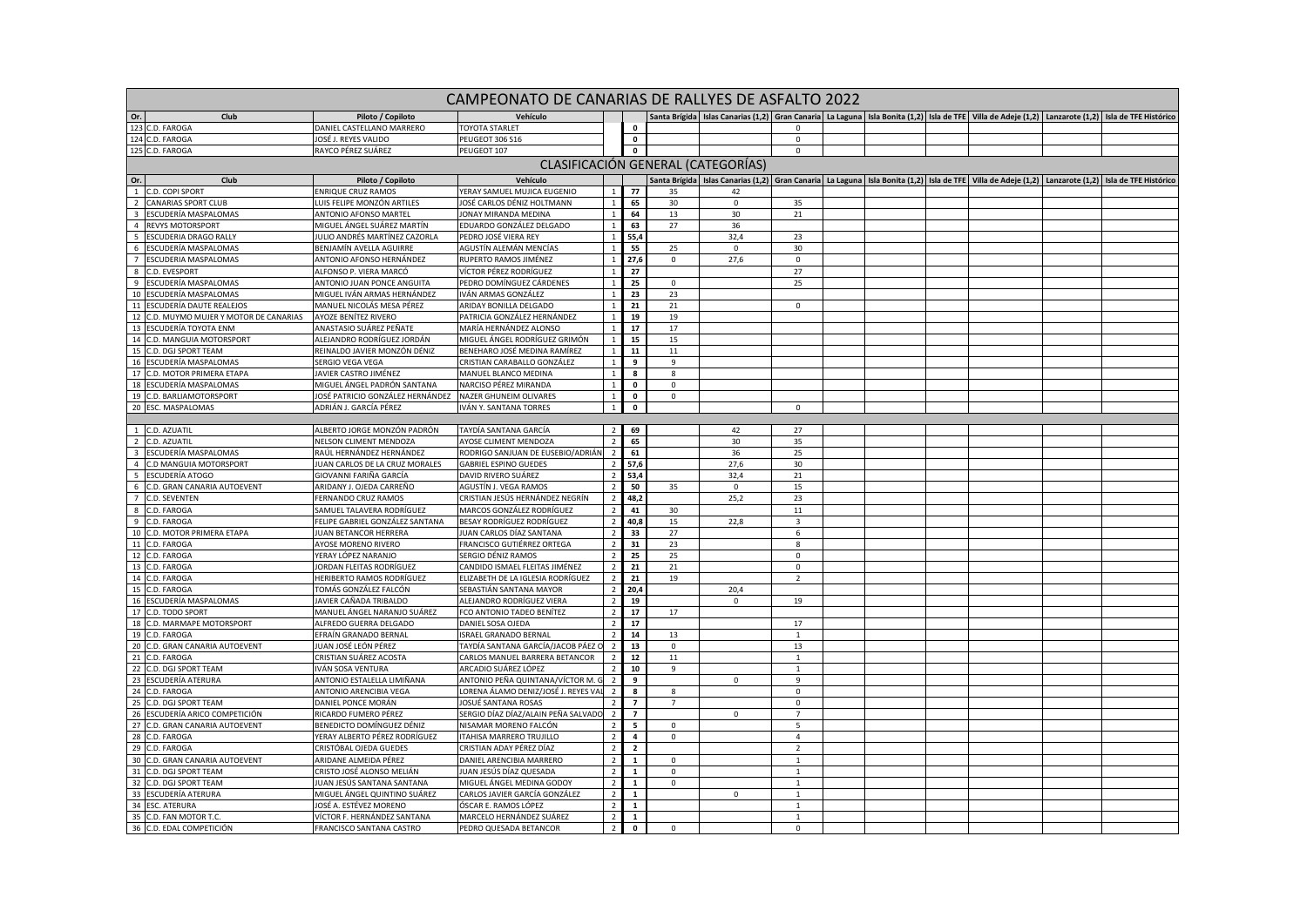|                                           | CAMPEONATO DE CANARIAS DE RALLYES DE ASFALTO 2022  |                                                               |                                                           |                                                    |                              |                         |             |                              |  |  |  |                                                                                                                                                                    |  |  |
|-------------------------------------------|----------------------------------------------------|---------------------------------------------------------------|-----------------------------------------------------------|----------------------------------------------------|------------------------------|-------------------------|-------------|------------------------------|--|--|--|--------------------------------------------------------------------------------------------------------------------------------------------------------------------|--|--|
| Or.                                       | Club                                               | Piloto / Copiloto                                             |                                                           |                                                    |                              |                         |             |                              |  |  |  | Santa Brígida   Islas Canarias (1,2)   Gran Canaria   La Laguna   Isla Bonita (1,2)   Isla de TFE   Villa de Adeje (1,2)   Lanzarote (1,2)   Isla de TFE Históricc |  |  |
| 37                                        | C.D. FAROGA                                        | SANTIAGO HERRERA RAMOS                                        | BLAS JAVIER ROBAINA PADRÓN                                | $\overline{2}$                                     | $\mathbf 0$                  | $\Omega$                |             | $\Omega$                     |  |  |  |                                                                                                                                                                    |  |  |
| 38                                        | C.D. CARTENARA MOTOR                               | JOSÉ ANTONIO RODRÍGUEZ MONTESDEO FCO JAVIER HERNÁNDEZ SANTANA |                                                           | $\overline{2}$                                     | $\mathbf 0$                  | $\mathbf 0$             |             |                              |  |  |  |                                                                                                                                                                    |  |  |
| 39                                        | C.D. GRAN CANARIA AUTOEVENT                        | MANUEL SANTANA SANTANA                                        | PEDRIN BENÍTEZ GALVAN                                     | $\overline{2}$                                     | $\mathbf 0$                  | $\mathbf 0$             |             |                              |  |  |  |                                                                                                                                                                    |  |  |
| 40                                        | C.D. FAROGA                                        | FRANCISCO YERAY MARRERO BENÍTEZ                               | CARLOS JAVIER TORRES RODRÍGUEZ                            | $\overline{2}$                                     | $\mathbf 0$                  | $\mathsf 0$             |             |                              |  |  |  |                                                                                                                                                                    |  |  |
| 41                                        | C.D. FAROGA                                        | JASON MANUEL VIERA PADRÓN                                     | MARÍA PUGA HERNÁNDEZ                                      | $\overline{2}$                                     | $\mathbf 0$                  | $\mathbf 0$             |             |                              |  |  |  |                                                                                                                                                                    |  |  |
| 42                                        | C.D. MARMAPE MOTORSPORT                            | ROBERTO HERNÁNDEZ NIEVES                                      | ROBERTO SANTANA SANTANA                                   | $\overline{2}$                                     | $\mathbf 0$                  |                         |             | 0                            |  |  |  |                                                                                                                                                                    |  |  |
| 43                                        | <b>ESC. ATERURA</b>                                | <b>EDGAR CRUZ ARIAS</b>                                       | EDUARDO MARTÍN RIVERO                                     | $\overline{2}$                                     | $\mathbf 0$                  |                         |             | $\Omega$                     |  |  |  |                                                                                                                                                                    |  |  |
| 44                                        | C.D. FAROGA                                        | KEVIN HERNÁNDEZ FLEITAS                                       | ROBERTO RAÑA CANEIRO                                      | $\overline{2}$                                     | $\mathbf 0$                  |                         |             | $\Omega$                     |  |  |  |                                                                                                                                                                    |  |  |
|                                           |                                                    |                                                               |                                                           |                                                    |                              |                         |             |                              |  |  |  |                                                                                                                                                                    |  |  |
| $\overline{1}$                            | C.D. FAN MOTOR T.C.                                | MANUEL HERNÁNDEZ PADRÓN                                       | DAVID BETHENCOURT GARCÍA                                  | $\overline{\mathbf{3}}$                            | 90                           | 30                      | 30          | 30                           |  |  |  |                                                                                                                                                                    |  |  |
| $\overline{2}$<br>$\overline{\mathbf{3}}$ | <b>CANARIAS SPORT CLUB</b><br>C.D. CARTENARA MOTOR | ALEJANDRO MARTÍN AFONSO<br>MARCOS JAVIER MARTÍN MARRERO       | DANIEL ROSARIO RODRÍGUEZ<br>ARMANDO JESÚS RIVERO ALVARADO | $\overline{\mathbf{3}}$<br>$\overline{\mathbf{3}}$ | 77<br>71                     | 35                      | 42<br>36    | 35<br>$\mathsf 0$            |  |  |  |                                                                                                                                                                    |  |  |
|                                           | 4 ESCUDERÍA ATERURA                                | SEBASTIÁN GIL MARTÍN                                          | ADRIÁN GIL MARTÍN                                         | 3 <sup>1</sup>                                     | 52,6                         |                         | 25,6        | 27                           |  |  |  |                                                                                                                                                                    |  |  |
| 5                                         | C.D. MOTOR PRIMERA ETAPA                           | IVÁN CABRERA RAVELO                                           | NAIRA DEL CARMEN CABRERA RAVELO                           | $\overline{\mathbf{3}}$                            | 52.2                         |                         | 27,2        | 25                           |  |  |  |                                                                                                                                                                    |  |  |
| 6                                         | C.D. SANDEZ                                        | DAVID SÁNCHEZ GARRIDO                                         | EMILIO PÉREZ SÁNCHEZ                                      | $\overline{3}$                                     | 44                           | 21                      | $\mathbf 0$ | 23                           |  |  |  |                                                                                                                                                                    |  |  |
| $7\overline{ }$                           | ESCUDERÍA TOYOTA ENM                               | GREGORIO GONZÁLEZ DOMÍNGUEZ                                   | GABRIEL RIVERO GONZÁLEZ/DAVID REYES                       | $\overline{\mathbf{3}}$                            | 42                           | 23                      |             | 19                           |  |  |  |                                                                                                                                                                    |  |  |
| 8 <sup>8</sup>                            | C.D. SANDEZ                                        | MIGUEL DURÁN DOMÍNGUEZ                                        | JUAN MONZÓN CRUZ                                          | $\overline{\mathbf{3}}$                            | 39,4                         | 19                      | 20,4        | $\mathbf 0$                  |  |  |  |                                                                                                                                                                    |  |  |
| 9                                         | C.D. AZUATIL                                       | ÓLIVER NIEVES ESPINO                                          | JAVIER ALONSO PERERA                                      | $\overline{\mathbf{3}}$                            | 36                           | 15                      |             | 21                           |  |  |  |                                                                                                                                                                    |  |  |
| 10                                        | C.D. TODO SPORT                                    | SERGIO FUENTES MATÍAS                                         | ALAIN PEÑA SALVADOR                                       | $\overline{\mathbf{3}}$                            | 32,4                         |                         | 32,4        |                              |  |  |  |                                                                                                                                                                    |  |  |
|                                           | 11 C.D. AZUATIL                                    | IESÉ RAMOS GONZÁLEZ                                           | ALEJANDRO FALCÓN CABALLERO                                | $\overline{\mathbf{3}}$                            | 32                           | 17                      |             | 15                           |  |  |  |                                                                                                                                                                    |  |  |
|                                           | 12 CANARIAS SPORT CLUB                             | RAÚL QUESADA HERNÁNDEZ                                        | DANIEL SOSA OJEDA                                         | $\overline{\mathbf{3}}$                            | 31,8                         | 9                       | 22,8        |                              |  |  |  |                                                                                                                                                                    |  |  |
| 13                                        | <b>CANARIAS SPORT CLUB</b>                         | ERIK GUERRA REYES                                             | TECORICE HERNÁNDEZ REGALADO                               | $\overline{\mathbf{3}}$                            | 27                           | 27                      |             |                              |  |  |  |                                                                                                                                                                    |  |  |
|                                           | 14 ESCUDERÍA TOYOTA ENM                            | OCTAVIO VERONA FALCÓN                                         | GABRIEL JOSÉ SANTANA RODRÍGUEZ                            | $\overline{\mathbf{3}}$                            | 26                           | 13                      |             | 13                           |  |  |  |                                                                                                                                                                    |  |  |
| 15                                        | C.D. FAROGA                                        | GILBERTO RODRÍGUEZ HENRÍQUEZ                                  | RUYMÁN JULIO REYES SÁNCHEZ                                | $\overline{\mathbf{3}}$                            | 25                           | 25                      | $\mathbf 0$ | $\mathbf{0}$                 |  |  |  |                                                                                                                                                                    |  |  |
| 16                                        | ESCUDERÍA MASPALOMAS                               | JOSÉ ÓSCAR CAZORLA GARCIA                                     | CRISTINA CAZORLA GARCIA                                   | $\overline{\mathbf{3}}$                            | 18                           |                         | 18          |                              |  |  |  |                                                                                                                                                                    |  |  |
| 17                                        | C.D. FAROGA                                        | JESÚS RODRÍGUEZ HENRÍQUEZ                                     | LEONARDO PERERA GARCÍA                                    | $\overline{3}$                                     | 17,8                         |                         | 10,8        | 6                            |  |  |  |                                                                                                                                                                    |  |  |
| 18                                        | C.D. AZUATIL                                       | JOSÉ MARÍA SANTANA MARTEL                                     | ADAY ORTIZ HERNÁNDEZ                                      | $\overline{\mathbf{3}}$                            | 17                           | 8                       |             | 9                            |  |  |  |                                                                                                                                                                    |  |  |
| 19                                        | C.D. FAROGA                                        | SERGIO SUÁREZ TACORONTE                                       | OMAR HERNÁNDEZ RIVERO                                     | $\overline{\mathbf{3}}$                            | 17                           |                         |             | 17                           |  |  |  |                                                                                                                                                                    |  |  |
| 20                                        | <b>CANARIAS SPORT CLUB</b>                         | <b>UAN DAVID RIVERO MARRERO</b>                               | ADAY ORTIZ HERNÁNDEZ                                      | $\overline{\mathbf{3}}$                            | 15,6                         |                         | 15,6        |                              |  |  |  |                                                                                                                                                                    |  |  |
| 21                                        | C.D. AZUATIL                                       | CRISTIAN JESÚS BATISTA SANTANA                                | JOSÉ GABRIEL ESPINO GUEDES/TECORICE                       | $\overline{\mathbf{3}}$                            | 14                           | $\overline{7}$          |             | $\overline{7}$               |  |  |  |                                                                                                                                                                    |  |  |
|                                           | 22 C.D. FAN MOTOR T.C.                             | VÍCTOR JOSÉ VALIDO CASTELLANO                                 | DAVID RIVERO SUÁREZ/GUAYASÉN ORTEO                        | $\overline{\mathbf{3}}$                            | 11                           | 11                      |             | $\mathbf 0$                  |  |  |  |                                                                                                                                                                    |  |  |
| 23<br>24                                  | <b>ESC. ZAPATERA SPORT</b><br>ESCUDERÍA TOYOTA ENM | JAVIER ALONSO SALAZAR<br>JOSÉ ÁNGEL GONZÁLEZ RAMÍREZ          | MAYTE GONZÁLEZ MARRERO<br>VERÓNICA GONZÁLEZ BENÍTEZ       | $\overline{\mathbf{3}}$<br>$\overline{\mathbf{3}}$ | 11                           | $\overline{1}$          |             | 11<br>8                      |  |  |  |                                                                                                                                                                    |  |  |
| 25                                        | C.D. AZUATIL                                       | JUAN FRANCISCO SANTANA MIRANDA                                | RUBÉN RODRÍGUEZ RODRÍGUEZ                                 | $\overline{\mathbf{3}}$                            | 9<br>8                       | 6                       |             | $\overline{2}$               |  |  |  |                                                                                                                                                                    |  |  |
|                                           | 26 ESCUDERÍA TOYOTA ENM                            | ALEJANDRO ARNAIZ CÁCERES                                      | KILIAN RAMOS REYES                                        | $\overline{\mathbf{3}}$                            | $\overline{7}$               | $\overline{\mathbf{3}}$ |             | $\overline{4}$               |  |  |  |                                                                                                                                                                    |  |  |
| 27                                        | C.D. AZUATIL                                       | MIGUEL FERNÁNDEZ DÍAZ                                         | SAMUEL TEJERA CABALLERO                                   | $\overline{\mathbf{3}}$                            | 6                            | $\mathbf{1}$            |             | 5                            |  |  |  |                                                                                                                                                                    |  |  |
| 28                                        | C.D. MARMAPE MOTOR SPORT                           | CRISTIAN DAVID MOLINA OLIVA                                   | DANIEL FERNÁNDEZ HERNÁNDEZ                                | $\overline{\mathbf{3}}$                            | 5                            | 5                       |             |                              |  |  |  |                                                                                                                                                                    |  |  |
| 29                                        | ESCUDERÍA TOYOTA ENM                               | SAMUEL CASTELLANO DEL ROSARIO                                 | ORLANDO ALMEIDA GARCÍA                                    | $\overline{\mathbf{3}}$                            | $\overline{a}$               | $\overline{4}$          |             | $\mathbf 0$                  |  |  |  |                                                                                                                                                                    |  |  |
| 30                                        | C.D. FAROGA                                        | SAMUEL RODRÍGUEZ GARCÍA                                       | CATHAYSA SUÁREZ OJEDA                                     | $\overline{\mathbf{3}}$                            | $\overline{\mathbf{3}}$      | $\mathbf 0$             |             | 3                            |  |  |  |                                                                                                                                                                    |  |  |
|                                           | 31 C.D. FAROGA                                     | LUIS YERAY MÉNDEZ SANTANA                                     | RAQUEL CARMEN SUÁREZ SUÁREZ                               | $\overline{\mathbf{3}}$                            | $\overline{2}$               | $\overline{2}$          |             |                              |  |  |  |                                                                                                                                                                    |  |  |
| 32                                        | C.D. AZUATIL                                       | JAVIER PEÑATE GUERRA                                          | JOSÉ MANUEL NUEZ GALVÁN                                   | $\overline{\mathbf{3}}$                            | $\overline{2}$               | $\mathbf{1}$            |             | $\mathbf{1}$                 |  |  |  |                                                                                                                                                                    |  |  |
| 33                                        | C.D. AZUATIL                                       | <b>IONATAN TOLEDO SANTANA</b>                                 | ALEJANDRO VENTURA REYES                                   | $\overline{\mathbf{3}}$                            | $\overline{2}$               | 1                       |             | $\mathbf{1}$                 |  |  |  |                                                                                                                                                                    |  |  |
| 34                                        | ESCUDERÍA DAUTE REALEJOS                           | <b>JOSEP REAL VERANO</b>                                      | GERMÁN SIERRA TRUJILLO                                    | $\overline{3}$                                     | $\mathbf{1}$                 | $\mathbf{1}$            |             |                              |  |  |  |                                                                                                                                                                    |  |  |
| 35                                        | C.D. EVESPORT                                      | YÉSSICA DEL C. LORENZO MORALES                                | GUAYARMINA SUÁREZ ORTEGA/ANA SU                           | $\overline{3}$                                     | $\mathbf{1}$                 |                         |             | $\circ$                      |  |  |  |                                                                                                                                                                    |  |  |
| 36                                        | C.D. FAROGA                                        | JUAN ENRIQUE LÓPEZ AMADOR                                     | ZENÓN JESÚS SÁNCHEZ SANTANA                               | $\overline{\mathbf{3}}$                            | $\mathbf{1}$                 | $\mathbf{1}$            |             |                              |  |  |  |                                                                                                                                                                    |  |  |
| 37                                        | C.D. MOTOR PRIMERA ETAPA                           | ROBERTO SÁNCHEZ COLLADO                                       | AYTHAMI SÁNCHEZ LEÓN                                      | $\overline{\mathbf{3}}$                            | $\mathbf{1}$                 | $\mathsf 0$             |             | $\mathbf{1}$                 |  |  |  |                                                                                                                                                                    |  |  |
| 38                                        | ESCUDERÍA TOYOTA ENM                               | LUIS MARÍA HERRERA AMADOR                                     | RUBÉN HERRERA GONZÁLEZ                                    | $\overline{\mathbf{3}}$                            | $\mathbf{1}$                 | $\mathbf{0}$            |             | 1                            |  |  |  |                                                                                                                                                                    |  |  |
| 39                                        | C.D. AZUATIL<br>40 C.D. FAROGA                     | YERAY GONZÁLEZ PÉREZ                                          | YERAY GONZÁLEZ DE JUAN                                    | $\overline{\mathbf{3}}$<br>$\overline{3}$          | 1<br>$\mathbf{1}$            | $\mathbf 0$             |             | $\mathbf{1}$<br>$\mathbf{1}$ |  |  |  |                                                                                                                                                                    |  |  |
| 41                                        |                                                    | VENANCIO DE LA IGLESIA ACOSTA                                 | BORJA SANTANA ROMERO                                      | $\overline{\mathbf{3}}$                            |                              | $\mathsf 0$             |             |                              |  |  |  |                                                                                                                                                                    |  |  |
| 42                                        | C.D. FAROGA<br>ESC. TOYOTA ENMA                    | GERARDO SANTANA FALCÓN<br>FERNANDO CASTELLÓ DÉNIZ             | CRISTIAN SANTANA FALCÓN<br>HIMAR MARRERO MORALES          | $\overline{\mathbf{3}}$                            | $\mathbf{1}$<br>$\mathbf{1}$ |                         |             | 1<br>$\mathbf{1}$            |  |  |  |                                                                                                                                                                    |  |  |
| 43                                        | ESCUDERÍA ATERURA                                  | SAMUEL MARRERO DÍAZ                                           | VÍCTOR DÉNIZ CEDRÉS                                       | $\overline{\mathbf{3}}$                            | $\mathbf 0$                  | $\mathbf{0}$            |             |                              |  |  |  |                                                                                                                                                                    |  |  |
| 44                                        | ESCUDERÍA TOYOTA ENM                               | BERNARDINO GUERRA SANTANA                                     | MIGUEL ÁNGEL GONZÁLEZ SOSA                                | $\overline{\mathbf{3}}$                            | $\mathbf 0$                  | $\mathbf 0$             |             | 0                            |  |  |  |                                                                                                                                                                    |  |  |
|                                           | 45 C.D. AZUATIL                                    | FRANCISCO REINA HERRERA                                       | YESHER REINA ÁLVAREZ                                      | $\overline{\mathbf{3}}$                            | $\mathbf 0$                  | $\Omega$                |             | $\mathbf 0$                  |  |  |  |                                                                                                                                                                    |  |  |
| 46                                        | C.D. CARTENARA MOTOR                               | CRISTIAN ALFONSO GARCÍA                                       | ALEXANDER GODOY SANTANA                                   | $\overline{\mathbf{3}}$                            | $\mathbf 0$                  | $\circ$                 |             |                              |  |  |  |                                                                                                                                                                    |  |  |
| 47                                        | C.D. GRAN CANARIA AUTOEVENT                        | GABRIEL CABRERA BENÍTEZ                                       | ARMICHE BENÍTEZ PÉREZ                                     | $\overline{\mathbf{3}}$                            | $\mathbf 0$                  | $\mathsf 0$             |             |                              |  |  |  |                                                                                                                                                                    |  |  |
| 48                                        | ESCUDERÍA MASPALOMAS                               | CARLOS SANTANA GUTIÉRREZ                                      | CRISTO RODRÍGUEZ GONZÁLEZ                                 | $\overline{\mathbf{3}}$                            | $\mathbf{o}$                 | $\mathbf 0$             |             |                              |  |  |  |                                                                                                                                                                    |  |  |
|                                           | 49 ESCUDERÍA MASPALOMAS                            | CARMELO MONTESDEOCA LÓPEZ                                     | VICTORIA MONTESDEOCA LÓPEZ                                | $\overline{3}$                                     | $\mathbf 0$                  | $\mathbf{0}$            |             | $\mathbf{0}$                 |  |  |  |                                                                                                                                                                    |  |  |
| 50                                        | C.D. FAROGA                                        | ANDRÉS HERNÁNDEZ MEDINA                                       | FRANCISCO QUINTANA FALCÓN                                 | $\overline{3}$                                     | $\mathbf 0$                  | $\mathsf 0$             |             |                              |  |  |  |                                                                                                                                                                    |  |  |
| 51                                        | C.D. FAROGA                                        | CRISTIAN SANTANA FALCÓN                                       | GERARDO SANTANA FALCÓN                                    | $\overline{\mathbf{3}}$                            | $\mathbf 0$                  | $\mathsf 0$             |             |                              |  |  |  |                                                                                                                                                                    |  |  |
| 52                                        | C.D. VECINDAUTO SPORT                              | FRANCISCO JAVIER RAMÍREZ MORALES                              | MINERVA LLARENA MEDINA                                    | $\overline{\mathbf{3}}$                            | $\mathbf 0$                  |                         | $^{\circ}$  |                              |  |  |  |                                                                                                                                                                    |  |  |
| 53                                        | C.D. FAN MOTOR T.C.                                | NICOLÁS CASTELLANO ARMAS                                      | JUAN RODRÍGUEZ CRUZ                                       | $\overline{3}$                                     | $\mathbf 0$                  |                         | $\mathsf 0$ |                              |  |  |  |                                                                                                                                                                    |  |  |
|                                           | 54 ESCUDERÍA VILLA DE ADEJE                        | YERAI RAMOS MOLINA                                            | ADOLFO MANUEL HERNÁNDEZ GUTIÉRRE                          | $\overline{a}$                                     | $\mathbf{0}$                 |                         | $\Omega$    |                              |  |  |  |                                                                                                                                                                    |  |  |